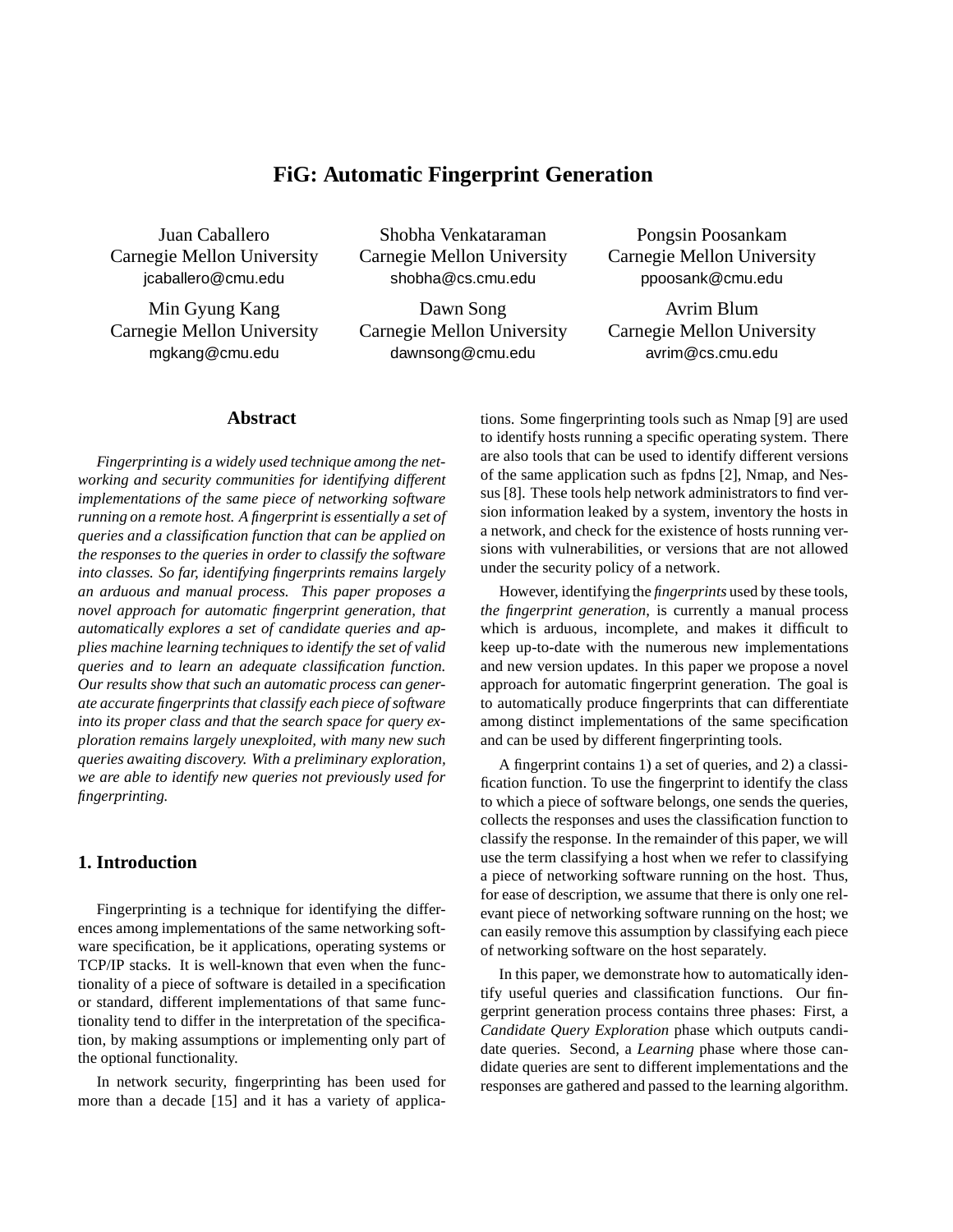The Learning phase outputs *the query set*, which is a subset of the set of candidate queries that includes only the candidate queries that are useful for fingerprinting, and a *classification function*. The pair formed by the query set and the classification function is the fingerprint. Third, a *Testing* phase where the produced fingerprints are tested over a larger number of different implementations to evaluate its accuracy.

We also study what to do when a host does not match any known fingerprint. One straightforward approach would be to classify the host as unknown, but one could also perform an *approximate matching* to the nearest known class. In this paper, we set out to validate if and when this approximate matching can be performed.

This paper presents a general methodology for automatic fingerprint generation that covers all three phases and generates fingerprints that can be used by different fingerprinting tools. We validate our methodology by applying it on two distinct problems: 1) generating fingerprints to differentiate operating systems and 2) generating fingerprints to differentiate implementations of the same application, namely DNS servers.

Our experimental results show that the fingerprints automatically generated by our approach are accurate. With a preliminary exploration of the search space, we are able to find many novel fingerprints that are not currently used by fingerprinting tools. These novel fingerprints can increase the accuracy and granularity of current fingerprinting tools.

The rest of this paper is structured as follows: Section 2 introduces the automatic fingerprint generation problem. In Section 3 we present the candidate query exploration phase. The learning algorithms are explained in Section 4 and in Section 5 we evaluate their performance. Section 6 presents the related work and we conclude in Section 7.

### **2. Overview**

**Problem definition** Given a set of k implementation classes  $\mathcal{I} = \{I_1, I_2, \ldots, I_k\}$ , the goal of fingerprinting is to classify a host H into one of those k classes or to another *unknown* class. The problem of *automatic fingerprint generation* is to output a set of queries  $Q$  and a classification function  $f_Q$ , such that when we send the set of queries  $Q$  to a host  $H$  and collect the responses  $R_Q$  from H,  $f_Q(R_Q)$  can classify the host into one of the  $k$  classes or into the unknown class. We refer to the pair  $\langle Q, f_Q \rangle$  as the *fingerprint*.

**Approach** Our automatic fingerprint generation contains 3 steps as shown in Figure 1, namely the *Candidate Query Exploration* phase, the *Learning* phase and the *Testing* phase. First, in the Candidate Query Exploration phase we produce a set of candidate queries  $Q_c$ , which could potentially produce different responses from hosts belonging to different classes. This process takes as input the protocol semantics in the form of protocol standards and domain knowledge.

Then, given a set of training hosts  $T$  where the implementation class of every host in  $T$  is known and is in the set  $I$ , the first step in the Learning phase is to send the set of candidate queries  $Q_c$  to each of the hosts in T using a packet injection tool and to gather the responses from each host. The responses and the classes are then passed to the learning algorithm, which identifies a set of queries  $Q \subseteq Q_c$ , that produces different responses from hosts belonging to different classes, and a classification function  $f_Q$ .

Finally, in the Testing phase we need to verify that the pair  $\langle Q, f_Q \rangle$  generated in the Learning phase has sufficient accuracy. This phase uses a set of testing hosts  $E$ , where none of the hosts in  $E$  should belong to the training set  $T$ , and each of the hosts in  $E$  should belong to one of the classes in  $I$ . Then, this classification is compared to the known classification for  $E$  and if the accuracy satisfies some predefined metrics, the pair  $\langle Q, f_{Q} \rangle$  is considered valid and becomes the output fingerprint. The fingerprints obtained can now be used by any fingerprinting tool to classify unknown hosts by sending the query set Q to this host, and applying the classification function  $f_Q$  on the responses.

Besides automatically generating the fingerprints needed by the fingerprinting tools, we also want to validate if it is possible for a fingerprinting tool to perform *approximate matching* when the responses from a host cannot be classified into any known class. Approximate matching could then potentially be used to distinguish between hosts that do indeed belong to a class not yet seen and thus should be classified as unknown, and hosts that have a slightly different behavior (e.g. some networking parameters manually tweaked) but actually belong to one of the known classes. For approximate matching to be meaningful, we need to test if the different implementation classes are wellseparated. We do this by clustering, and calculating the distance between implementation classes. If the implementation classes are well-separated, we can, under some natural assumptions, find an approximate match for a given new host. Thus, only if the new host is far from all the known classes do we classify it as unknown.

In Section 3 we describe how to explore the candidate query space, and in Section 4 we present the learning algorithms, and how they are used to find the fingerprints.

### **3. Candidate Query Exploration**

In this section we describe the Candidate Query Exploration phase. This phase needs to select a set of candidate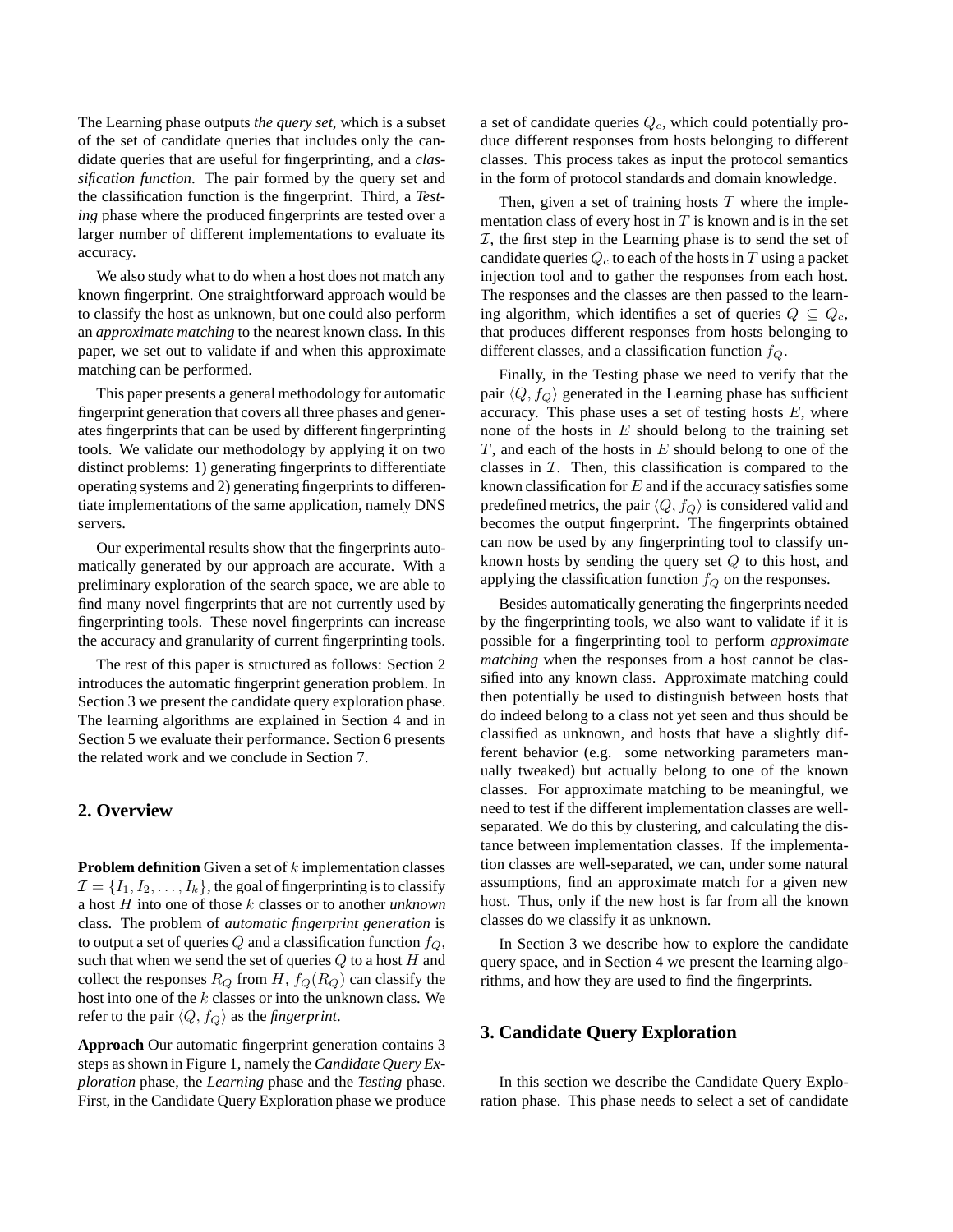

**Figure 1. Fingerprint generation process.**

queries that can potentially produce distinct responses from the different classes of hosts. During the Learning phase, those candidate queries that indeed produce distinguishing responses will be selected as part of the query set in the final fingerprint.

To automate the process of query exploration we could perform an exhaustive search of all possible combinations. Besides being automatic, it is also complete, guaranteeing that it will find all useful queries. However, the problem with this approach is that the search space is very large. For DNS fingerprinting we have at least 16 bytes of header fields in a DNS query, requiring  $2^{128}$  combinations. For OS fingerprinting, the numbers become even more intractable. Even if we restrict the search to the TCP and IP headers there are at least 40 bytes of header information, which require  $2^{320}$  combinations.

Such exhaustive search does not take advantage of the semantics of the protocol, i.e. the field structure in the protocol headers, and it can generate a large number of queries that are useless for fingerprinting, thus wasting both time and resources. For example, a query that spoofs the IP source address becomes useless since the reply will never make it back to the sender.

We combine exhaustive search with the semantics of the protocol by selecting some fields with rich semantics (such as the TCP or DNS flags) and performing an exhaustive search on those, while limiting the search to selected values for other less interesting fields. This greatly reduces the search space and requires little human intervention. It also reduces the time and resources needed to complete the search and our results show that it is still possible to find many useful queries not yet used for fingerprinting.

In Section 5.1 we present the specific TCP/IP and DNS fields that we explore. One example of how combining semantic and exhaustive search reduces the search space is byte 12 of the TCP header [25] which contains the Data Offset (4 bits) and Reserved fields (4 bits). Assuming that the fields are independent, rather than searching the  $2<sup>8</sup>$  combinations in the whole byte, we can fix the value of one field at a time, while performing an exhaustive search on the other. This would require a total of  $2^4+2^4=32$  candidate queries.

### **4. Learning Algorithms**

We formulate the fingerprint generation problem as a *classification* problem: we are given a set of *instances* from different classes, along with the *labels* of the classes they belong to, and we need to find properties that hold within a class and are different across classes. An instance is represented as a collection of values for a set of *features*; thus, an instance is a point in the *feature space*. Given a family of *classification functions* over these features, our goal is to find a good function within this family that separates the classes. In our case the classes are the different implementations of the same functionality and our goal is to output the fingerprint composed by the set of queries and the classification function.

Thus, we need to define the feature space and the family of classification functions, and then learn the classification function, and turn it into our final fingerprint. We describe each of these in turn in this section. First, in Section 4.1 we describe the feature space and how to obtain the instances, needed by the learning algorithms, from the query/response pairs obtained from the training hosts. Then, in Section 4.2 we introduce the classes of functions we use for classification and briefly describe the learning algorithms. In Section 4.3 we describe how to take the output of the learning algorithms and convert it into our final fingerprints. Finally, in Section 4.4 we describe how to obtain an approximate matching when there is no exact matching among the fingerprints.

### **4.1. Feature Extraction**

The first step for using a learning algorithm is to define the feature space, which allows us to convert the query/response pairs into the input for the learning algorithms. Thus, an *instance* is the representation of the query/response pairs from a host in the feature space; and the input to the learning algorithms is a set of instances.

**Our feature space** For simplicity, we describe our feature space for the case when the following relationships hold between queries and responses: (a) we consider only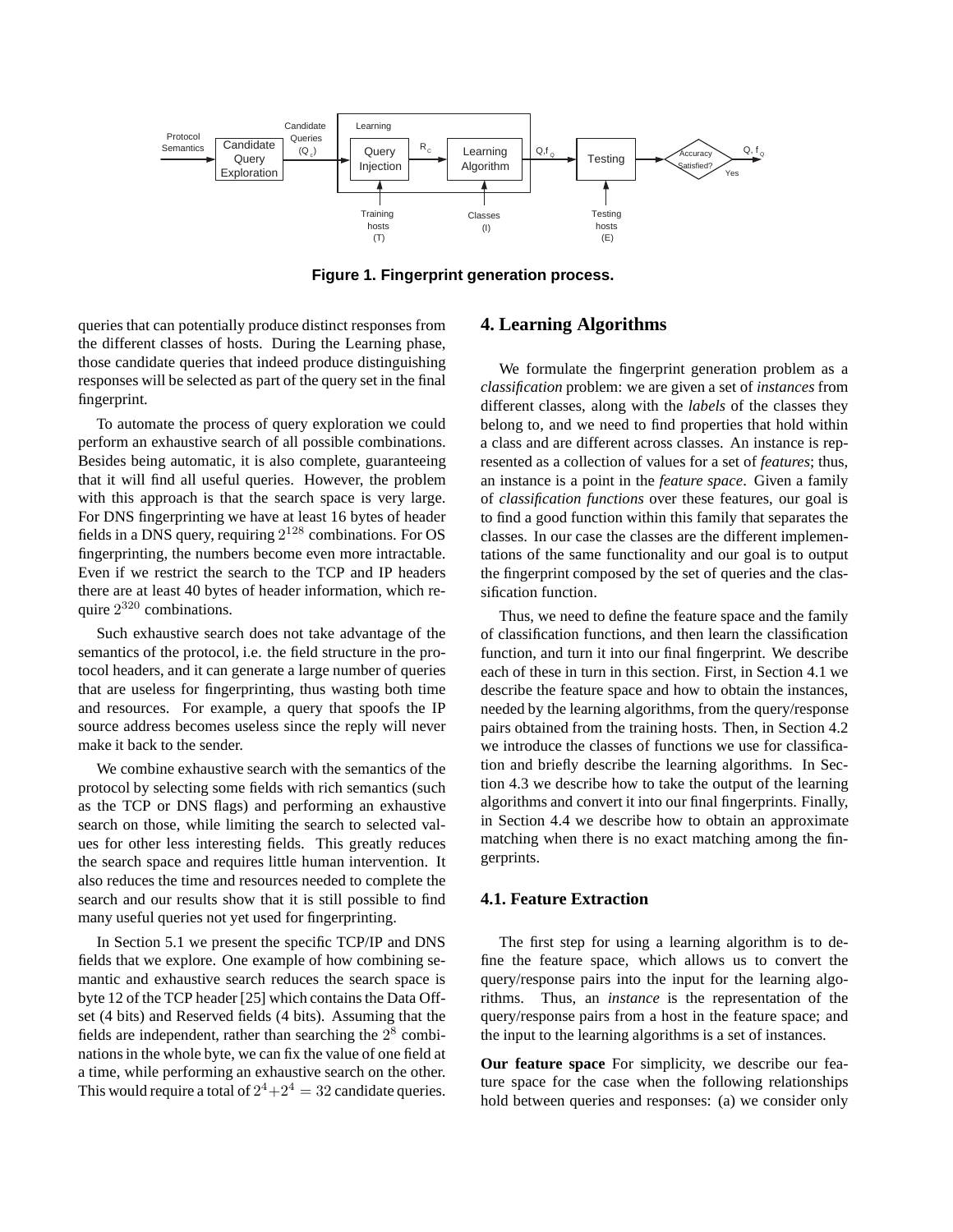a single response byte string for each query, and (b) we consider each response to be independent of every other query/response from that host. With these two restrictions, it is sufficient to analyze only responses that come from different hosts to the same query. Therefore, in this section, when we discuss a feature space, we refer to the feature space with respect to a single query. We show later in this subsection how to generalize this feature space.

For a given query, we focus on the position-dependent substrings of responses, which we call *position-substrings*. In particular, we aim to extract the position-dependent byte substrings, that are consistently present in and distinctive to the responses of an implementation class (a similar analysis could also be done at bit level). Features involving positionsubstrings allow us to exploit the underlying structure of the byte sequences, since we are analyzing network protocols that usually have a well defined field structure.

Specifically, a *position-substring* of a response string is a tuple of three elements: the start and end positions in the original string and the bytes between these positions. So, for example, if the original byte string is *abcdefgabcd*, then we have two distinct position-substrings for the byte string *abcd*: the position-substring  $[1, 4, abcd]$  is distinct from the position-substring  $[8, 11, abcd]$ . A position-substring is present in a response if it appears at the proper position in the response. So, for example, the response string  $abcdefg$ does not contain the position-substring [5, 7, abc], but the response string abcdabc does.

With this definition of position-substrings, we can now describe the feature sets: for each response, the set of features extracted is the set of all possible position-substrings in the response. For a collection of responses from different hosts to the same query, the corresponding feature set is the union of all the features for each response string. The *feature space of a query* is the feature set of the response strings from all the different hosts to this query. In this section, and in Section 4.2, we will consider each query separately. Later in this section, we illustrate the feature space with an example, and show how individual response strings are represented in the space.

In this feature space, all of the information contained in the response string gets encoded into the features; there is no loss of information when transforming the response string into the feature set. Such a property is good, because the learning algorithm can then decide which information is useful for classification. However, there are other feature spaces which have this property. We choose the position-substring feature space because, in combination with some simple families of classification functions, it provides meaningful fingerprints that are easy to interpret. The classification function we might need to learn over other feature spaces may need to be more complex and thus,

harder to interpret.

**Generalizing the feature space** This feature space could be generalized in many ways. To begin with, we could generalize both the cases mentioned above easily. If we assume that each response depends on the last k query-response pairs of the same host (rather than being independent of the other query-response pairs), we can transform it into our simpler case by concatenating every  $k$  responses from each host. If a particular query gets multiple responses from the same host, we can concatenate all responses together to reduce it to the case where there is just one response.

We could also extract more complex relationships between the various regions within a single byte sequence; e.g., we could examine if a certain position-dependent substring is always the sum of another position-dependent substring in the same byte sequence. The study of these more complex relationships within a sequence, and between different byte sequences is left as future work.

**Generating instances** Given a query, for each training host, we extract all the possible position-substrings from the response of that host. Then, we create the union set  $U$  from the position-substrings of all the responses from different training hosts to the same query, ordered lexicographically. Finally, we transform each response string into a vector  $v \in \{0,1\}^n$  by setting the *i*-th bit of v to be one if the *i*th position-substring of  $U$  is present in the response string, and we call this vector an *instance*.

Figure 2 shows this process for the responses from two different hosts to the same query. The responses from the hosts are the strings  $ac$  and  $ax$ . The set of positionsubstrings  $P_1$  obtained from ac is  $[1, 1, a]$ ,  $[2, 2, c]$ ,  $[1, 2, ac]$ , and the set of position-substrings  $P_2$  obtained from  $ax$ is  $[1, 1, a], [2, 2, x], [1, 2, ax].$  Taking the union of these two sets  $P_1$  and  $P_2$ , in lexicographical order, we get  $U = [1, 1, a], [2, 2, c], [2, 2, x], [1, 2, ac], [1, 2, ax].$  With this  $U$ , the instance corresponding to response  $ac$  becomes  $(1, 1, 0, 1, 0)$ , since only the first, second and fourth element of U are present in the  $P_1$ . Likewise, the instance corresponding to response  $ax$  becomes  $(1, 0, 1, 0, 1)$ .

**Optimizations** We may have very large sets of features if they are generated in this manner, and we might want to reduce the number of features provided there is no information loss. Sometimes (as in the conjunction fingerprints in Section 4.2.1), we do not need to generate all these positionsubstrings explicitly — our algorithm uses an equivalent set in a more efficient manner. We describe this implicit feature space in Section 4.2.1.

We can also use domain information to reduce the feature set. We do this in this paper: we use the semantics of the packet header to break the response string by protocol fields; so, each field is treated as a separate position-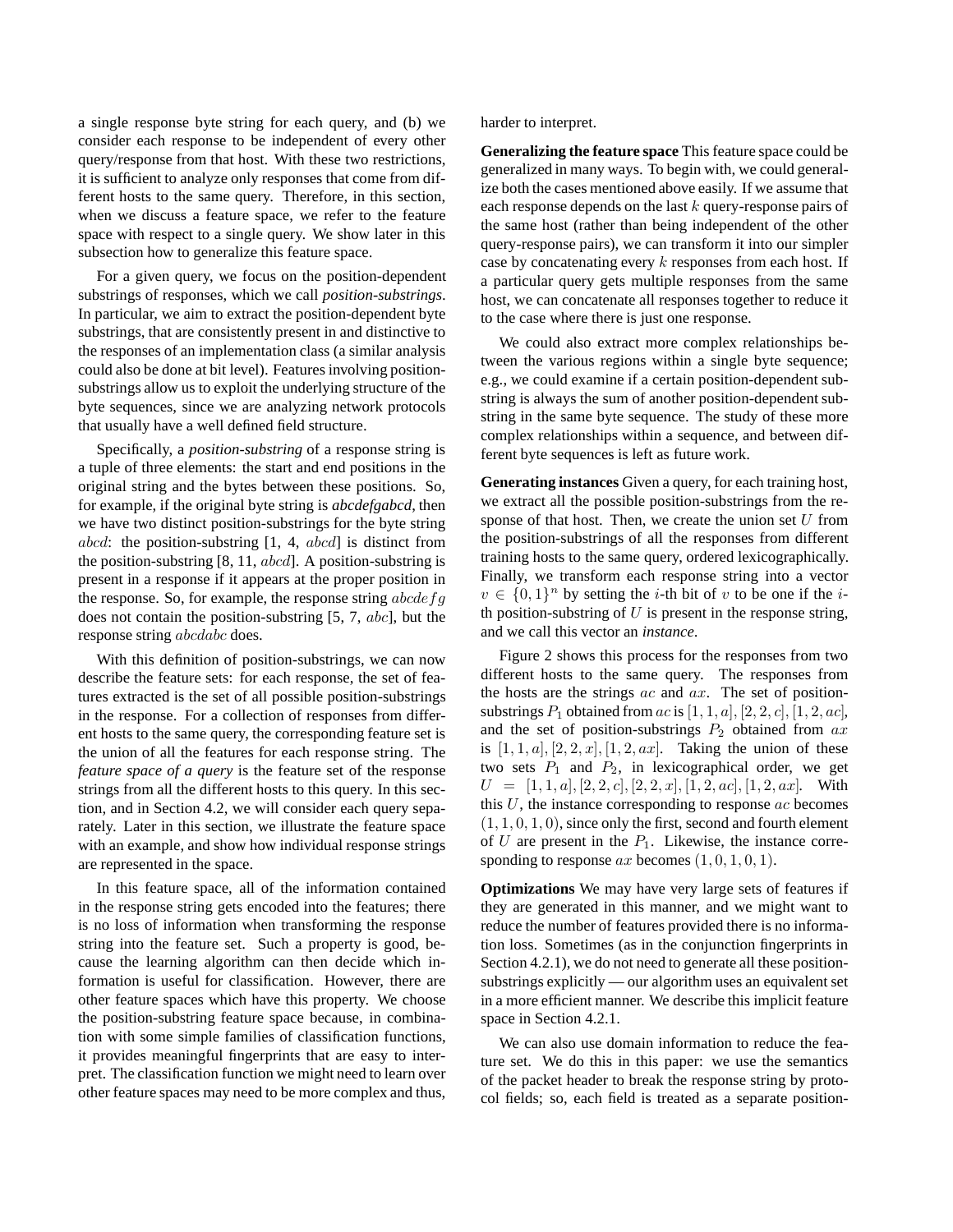

**Figure 2. Feature generation.**

substring. This procedure generates many fewer features than the original feature space, and further, using the packet header semantics to generate features results in fingerprints that are much easier to understand. For this reason, in the analysis of the fingerprints that we present in Section 5, we focus only on this reduced feature set.

Further, not all of the protocol fields contain only implementation-specific information. For example, we term *dynamic fields* to be protocol fields that might change from one instance to another, such as session-specific fields (e.g. session id, time-to-live); host-specific fields (e.g. hostname, IP address, port); or configuration-specific fields (e.g. DNS answer). The values of these dynamic fields are based on external information and are less likely to contain information that helps to identify the implementation.

The training data should include instances of different values for these dynamic fields; if it does not, they might show up in the final fingerprint. For example, if we use the same open TCP port for fingerprinting all Windows hosts (e.g. 139) and a different one for all Linux hosts (e.g. 22), then the conjunction fingerprint will include this field. In this paper, we remove the dynamic fields when generating the fingerprints, but keep them for approximate matching, where we examine the effect of including these dynamic fields.

#### **4.2. Algorithms**

**Overview** For each query, once we have transformed the response from each training host into an instance, we need to find a classification function that separates the implementation classes. We do this on the instances obtained using the training hosts, and test the resulting classification function on instances obtained from the testing hosts. Since we cannot look through all possible classification functions, we search within families of classification functions for a good classification function. The goal of the learning algorithm is to find a good function within a given family that separates the different implementation classes.

We need classification functions that are easy to interpret, for understanding which queries are useful and when they are useful. Therefore, we choose classification functions that are boolean functions of the features, such as conjunctions, decision lists, decision trees, etc. We choose these over classification functions that are realvalued weighted functions of their features (such as linear separators, etc), because the fingerprints generated by such classification functions cannot be interpreted directly, and would need to be converted into a sequence of decision rules in order to be interpreted meaningfully.

In this paper, we consider two families of classification functions: conjunctions and decision lists [17]. We do not use decision trees, since (a) a restricted decision list has lower sample complexity than a similarly restricted decision tree, and (b) a sufficiently complex decision list can represent any decision tree. We discuss these two classes of fingerprints in more detail below. In Appendix A, we present the mistake-bound model for the analysis of these fingerprints, and show improved bounds for the conjunction fingerprints.

Our approach to learn fingerprints is the following: first, we learn a *binary-fingerprint* for each implementation class, which is a fingerprint that can determine whether or not the host belongs to that implementation class. Then we combine many binary-fingerprints to obtain the final fingerprint that can classify hosts into one of multiple implementation classes.

In the rest of this section, we focus on learning fingerprints for a single query only. In the interest of readability, we will use the terms fingerprint and binary-fingerprint to refer to the classification function associated with a single query. We will distinguish explicitly the fingerprint for a single query from the overall final fingerprint when it is not clear from the context.

#### **4.2.1 Learning Conjunction Binary-Fingerprints**

Given a query, there may be protocol fields in the response from a host that exhibit values specific to the implementation, and thus are different across implementations. We want to include all of them in the fingerprint. For this reason, we evaluate conjunctions of position-substrings as one class of classification functions.

A *conjunction fingerprint*  $C_{q,\mathcal{I}}$  for a set of implementation classes  $\mathcal{I} = \{I_m\}_{1 \le m \le k}$  is a query q and a set of position-substrings  $\{S_{(q,I_m)}\}_{1 \leq m \leq k}$  such that for each im-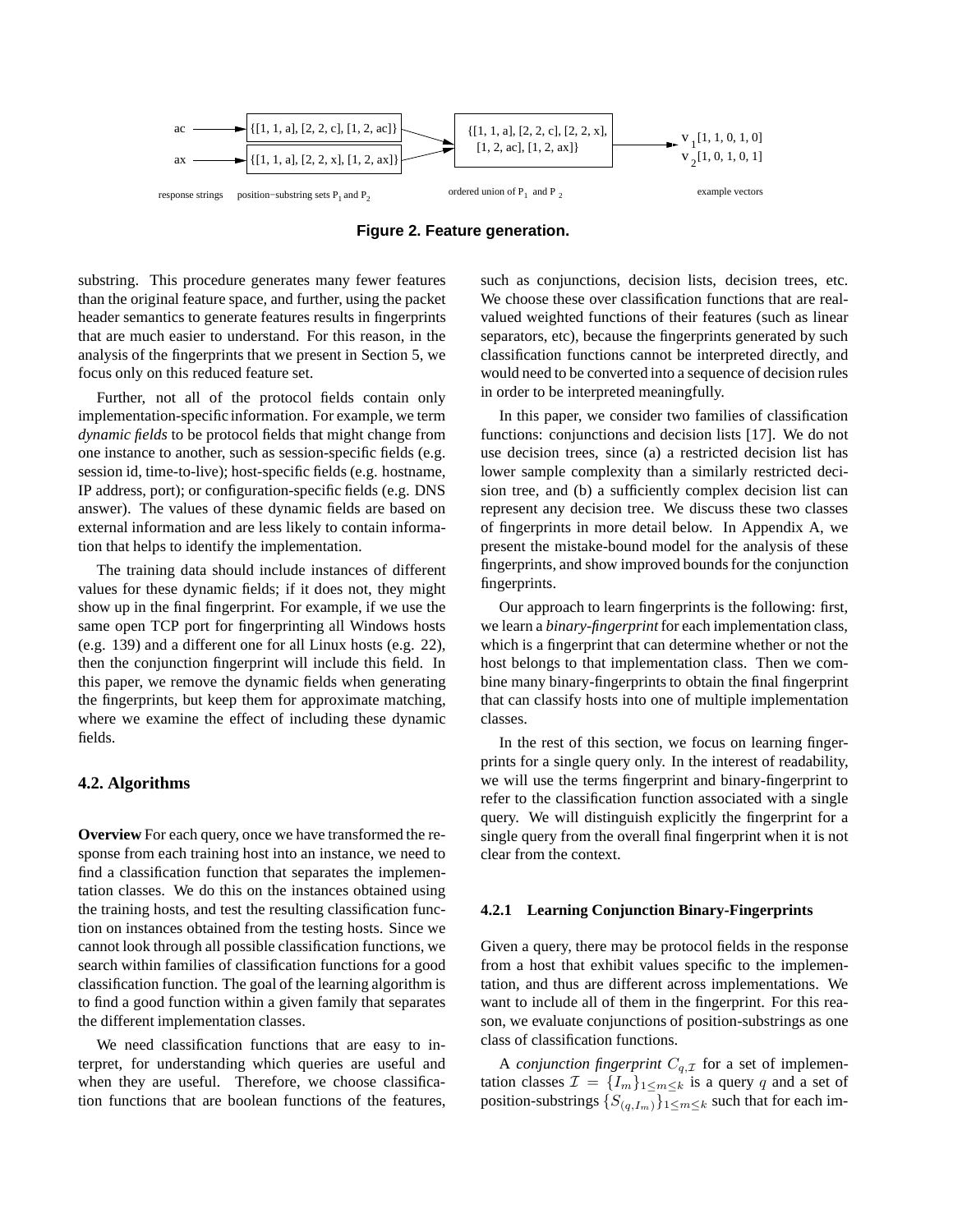plementation class  $I_m \in \mathcal{I}$ , (a) all the position-substrings in  $S_{(q,I_m)}$  are always present in the response from every training host in the implementation class  $I_m$ , but (b) not all of the position-substrings in  $S_{(q,I_m)}$  are present in any response from any host in another class  $I_{z\neq m}$  for this query  $q$ , i.e., they are distinctive with respect to the responses from an implementation class. Thus, the conjunction fingerprint for a query q can be represented as  $C_{q,\mathcal{I}} =$  $\{S_{(q,I_1)}, S_{(q,I_2)}, \ldots S_{(q,I_k)}\}$ , when  $\mathcal{I} = \{I_1, I_2 \ldots I_k\}$ .

**Using conjunction fingerprints** A conjunction binaryfingerprint for class  $I_m$  decides only whether a host belongs to class  $I_m$  or not. To use a conjunction binaryfingerprint to classify whether a new host is in  $I_m$ , we test if all the position-substrings in  $S_{q,I_m}$  in the conjunction binary-fingerprint are present in the response of that host for the query  $q$ . If they are, the host belongs to the class  $I_m$ , otherwise it does not. We describe how to use the final conjunction fingerprint in Section 4.3.

**Learning conjunction fingerprints** Note that we describe how to learn conjunction binary-fingerprints here; in Section 4.3, we show how to turn binary-fingerprints into final fingerprints. For this, we use the standard algorithm to learn conjunctions from a set of labeled instances [17], with the following modification for efficiency. Instead of explicitly converting each host's response into an instance as described in Section 4.1, our algorithm first extracts the longest common position-substring for each starting position in each implementation class, while ensuring that there is no overlap between the position-substrings. It then removes common elements of these position-substrings that are present in every implementation class. This way, the algorithm is linear in the length of the response strings.

We illustrate the operation of the algorithm with an example. Figure 3 shows response strings for four hosts in  $I_1$ . The position-substrings that we extract are [3, 8,  $cdefdh$ ] and [11, 12, kl]. Figure 4 shows the same process for four hosts in a second class  $I_2$ . The position-substrings that we extract are  $[3, 8, stufgw]$  and  $[11, 12, kl]$ . Then, in figure 5 the algorithm removes  $[11,12,kl]$  and  $[6,7,fg]$  since they are not useful for distinguishing between  $I_1$  and  $I_2$ . Thus, we are left with the position-substrings [3,5,cde] and [8,8,h] for class  $I_1$ , and [3,5,stu] and [8,8,w] for class  $I_2$ .

While the conjunction fingerprints are simple and easy to interpret, they have limited expressivity, and in some cases, they may not be sufficient. There might, for instance, be two kinds of responses generated for a particular query from hosts within an implementation class, e.g., Windows hosts may always have one of two values for the TCP window, neither of which is present in any other implementation, and therefore, we could use the presence of either of these values in a Windows fingerprint. For such a query, if there are no other bytes that uniquely distinguish the implementation classes, we may not be able to find a conjunction fingerprint.

This type of behavior might occur because there may be slight differences in the same implementation class. For example, when collecting learning data one might think that Windows XP SP2 hosts will behave identically but the network behavior is affected by the patch level and language version among others. Thus, in order to capture multiple behaviors in an implementation class, we need to use a more general class of functions. In the next section, we will describe such a class, decision lists.

#### **4.2.2 Learning Decision List Binary-Fingerprints**

A decision list can be viewed as an ordered sequence of multiple if-then-else statements, where a conjunction can be viewed as a single if-then-else statement. We will use decision lists to capture the presence of multiple behaviors in a single implementation class, that are not present in other implementation classes.

The standard definition of a decision list [17] is as follows: a decision list over  $n$  boolean variables  $Y = \{Y_1, Y_2, \ldots, Y_n\}$  and k classes is a sequence L:  $(c_1, I_1), (c_2, I_2), \ldots, (c_t, I_k)$ , where  $c_i$  is a conjunction on Y and  $I_i$  denotes the class. We will refer to each pair  $(c_i, I_i)$ as a *decision rule*. A decision list is thus an ordered sequence of decision rules – the condition  $c_i$  of each decision rule is tested in the order of its appearance in  $L$  and the output is the classification  $I_i$  corresponding to the first satisfied decision rule. When none of the conditions are satisfied, the decision list outputs *unknown*.

In our setting, for each query, we use boolean variables to denote the presence of position-substrings in the response, and each condition  $c_i$  is equivalent to the presence of a list of position-substrings in that response. Thus, a *decision list fingerprint* is a query and an ordered sequence of rules, where each rule consists of a list of position-substrings and an associated implementation class. To use the decision list fingerprint to classify a new host, we send the query to the host and collect the response. We then test the response with each rule in turn to see if all the position-substrings in that rule are present in the response, and if they are, we output the associated class.

As in the case of the conjunctions, we find a decision list fingerprint for each query separately. We use the standard algorithm to learn a decision list for a given set of responses from different training hosts to a single query [17]. As with the conjunctions, this decision list is a binary-fingerprint; in Section 4.3, we describe how to convert them into the final fingerprint.

Note that decision lists are a more general class of func-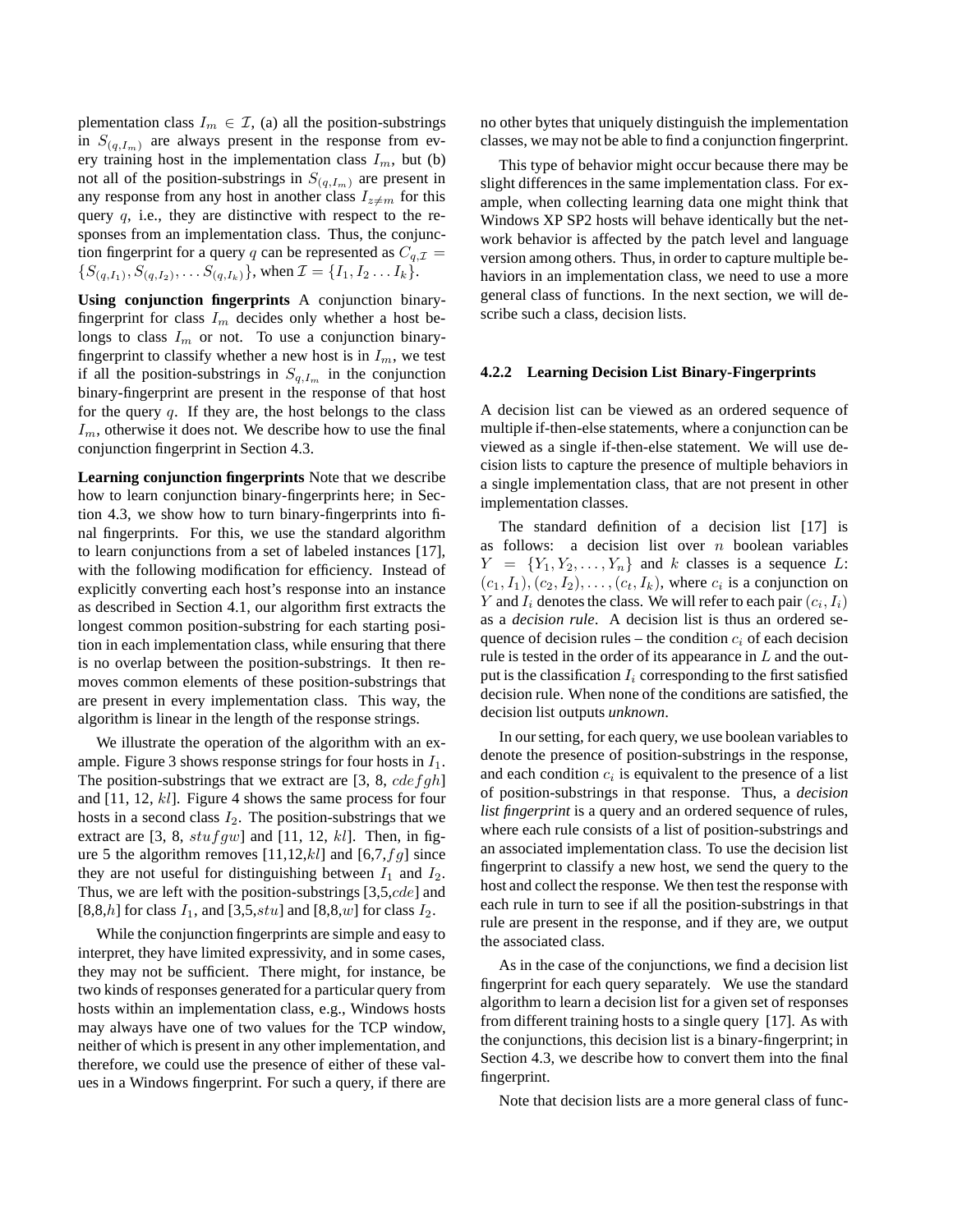

**Figure 3. Responses from** class  $I_1$ .



**Figure 4. Responses from** class  $I_2$ .



**Figure 5. Removing common position-substrings.**

tions than conjunctions, and thus, every time we have a conjunction fingerprint for a query we will also have a decision list fingerprint but the reverse is not always true. However, since there is a larger space of candidate functions to be explored, the algorithms for learning decision lists have a higher space and time complexity than the algorithms that For some queries, the final fingerprint may not contain a binary-fingerprint for every implementation class. If we have enough queries with complete final fingerprints, we can discard these fingerprints; otherwise, we need to combine multiple queries with partially-complete fingerprints as described below.

> To classify a new host using a final fingerprint, we apply each binary-fingerprint  $BF_m$  in turn to the responses from the host, and store whether the host belongs in  $W_m$  or  $I_m$ , for each  $m \in [1, k]$ . Then, if there is only one m in which the host belongs to  $I_m$ , we output that class  $I_m$  as the result, otherwise, we report that the class is unknown. We describe an approximate matching we can use in this case in Section 4.4.

> **Combining multiple queries** The conjunction and decision list fingerprints generated in Sections 4.2.1 and 4.2.2 only consider the responses for a single query. Once we have removed the unusable queries, if the number of implementation classes is large, we may not be able to find a single query that can classify all implementation classes simultaneously. In that case, we create fingerprints for multiple queries together, where each query is able to identify some subset of the implementation classes, so that the combination can classify all the implementation classes. We can use a greedy algorithm to create such a fingerprint that adds queries until all the implementation classes can be classified. This algorithm is guaranteed to find a small set of queries, since the problem is equivalent to the Set-Cover problem [28].

> **Testing the fingerprint** Once the final classification function has been generated for each usable query, we test it using a larger set of testing hosts whose implementation classes are known, examining for each fingerprint if it classifies all the hosts correctly. We then discard any fingerprint that does not classify the hosts correctly. This may happen if the training hosts are not representative of the implementation classes; however, in our experiments, this did not happen.

#### **4.3. Obtaining the Final Fingerprint**

learn conjunctions.

Here we present the steps needed to obtain the final fingerprint from the output of the learning algorithm.

**Removing unusable queries** As we explore the query space, we may find that some queries do not induce distinguishing behavior among the different implementation classes, and therefore are not useful for fingerprinting. For conjunctions, this happens when a query fails to produce different responses across different implementations and thus an empty conjunction binary-fingerprint is generated. For decision lists, it happens when the binary-fingerprint generated for one query does not cover the complete set of instances in a class, usually because there is not enough distinct behavior that separates all hosts in the class from hosts in the other class. Our approach is to remove these queries and their corresponding binary classification functions from the binary-fingerprints during the Learning phase, leaving only the usable queries.

**Final fingerprints for classifying multiple implementation classes** The conjunction and decision list algorithms as presented are designed for binary classification of the responses to a single query. However, we can use these binary classification algorithms for multi-class classification by repeating the following procedure for each implementation class  $I_m$ . First, separate all hosts that belong to  $I_m$  as a single group, and all hosts that belong to *any other* implementation class as a second group,  $W_m$  =  $\mathcal{I} \setminus \{I_m\}$ . Then, generate the binary-fingerprint  $BF_m$  for groups  $\{I_m, W_m\}_{1 \le m \le k}$ , which will distinguish the implementation class  $I_m$  from all other classes. Once this procedure has been completed for all implementation classes, the final fingerprint is the set of all the binary-fingerprints.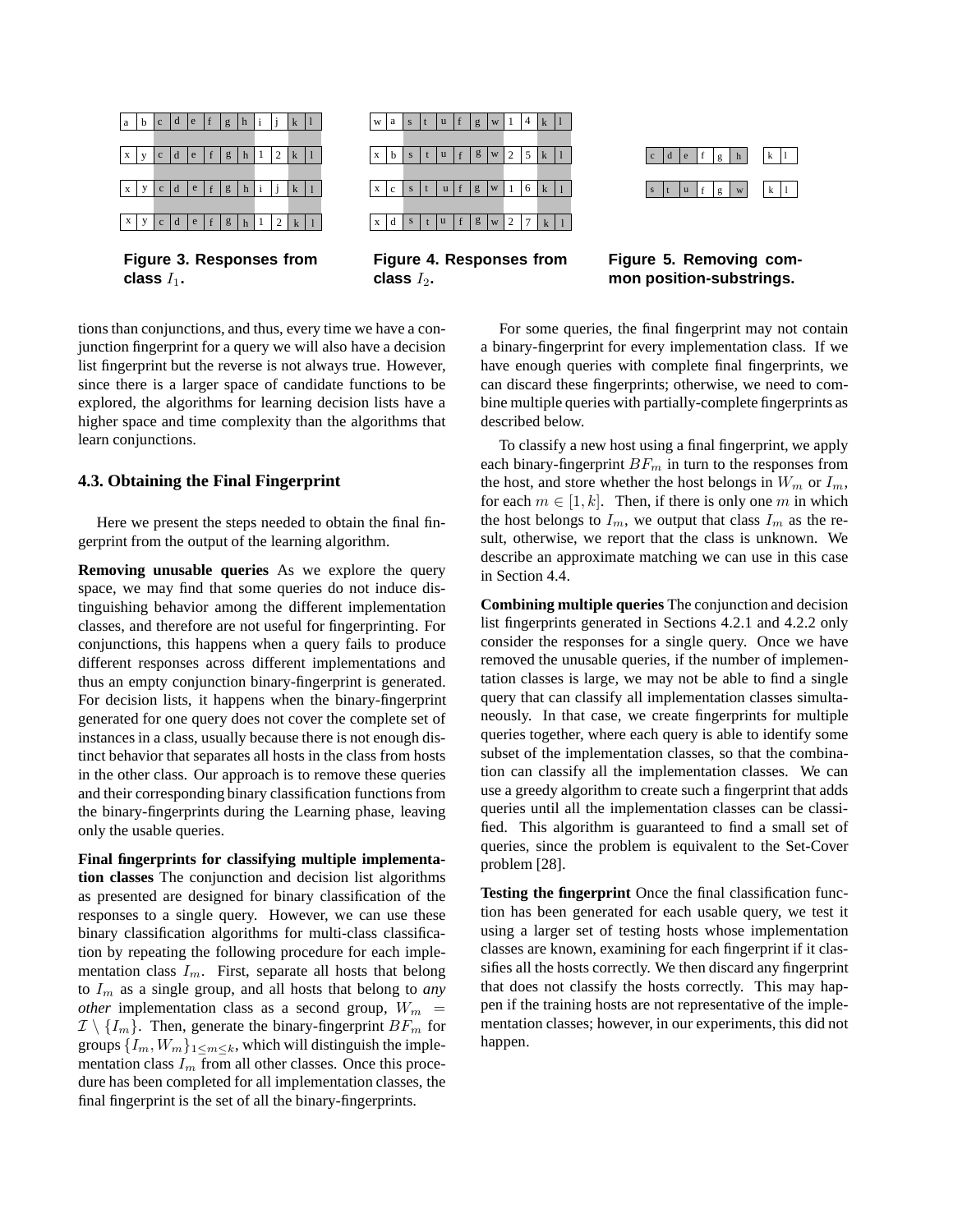#### **4.4. Approximate Fingerprint Matching**

Once shipped in a fingerprint tool, the fingerprints are used to classify new hosts. Sometimes, however, no fingerprint may match a new host and then one simple approach might be to classify the host as unknown. However, it could happen that the host truly belongs to one of the known classes but has slight differences in its responses, e.g. some network configuration parameter has been manually changed from the default. A more elaborate option would be to try to find an approximate match by calculating the distance to all known classes and selecting the nearest class [13, 19]. In this case, only if the new host is far from all of the existing classes would the host be classified as unknown.

Some current fingerprinting tools such as Nmap<sup>1</sup> have an option to do approximate matching, where the tool will print that no perfect match was found, but it was able to find a match with some percentage overlap. However, we need to validate when such a match is meaningful: an approximate matching is only meaningful when the behavior of each implementation class is well-separated from the others. So, we want to answer the following question: given a feature-space, how can we tell when we can do approximate matching, and how can we do approximate matching?

We answer this in the following manner: (a) first we use a clustering algorithm to cluster the responses from the training hosts, (b) then, we examine the implementation classes of the resulting clusters to check if the clusters truly represent the implementation classes, that is, if each cluster consists of a single implementation class and is wellseparated from the other clusters. If the implementation classes form well-separated clusters, the training hosts are representative of their respective implementation classes, and any un-represented implementation class is also wellseparated from these classes in this feature space, then we can use approximate matching with this feature space to classify new hosts that have no exact fingerprint match.

There might be classes that spread over two or more clusters, for example because hosts in the same class exhibit one of two distinct behaviors. We define a z*-gap property* that takes this into account, and needs to hold for a wellseparated clustering: the distance between any two hosts in different implementation classes needs to be at least  $z$  times the distance between any two hosts in the same cluster, belonging to the same implementation class.

To do the clustering, we examine two natural feature spaces derived from the set of input candidate queries. In the first case, for each training host, we generate the set of all distinct position-substrings for each field in the response to a single query, as described in Section 4.1. We then remove all dynamic fields and use the remaining positionsubstrings as features. In the second case, for each training host, we generate the set of all distinct position-substrings of length one byte in the response to a single query, and use those as the features. This second case is independent of the field structure of the protocol and we use it to analyze the impact of dynamic fields contained in the responses. In both cases, the final feature space is the cross product of the feature spaces that we have defined for each query. Once the final feature space is defined, the responses from each host to different queries are then turned into a  $\{0, 1\}^n$  vector in these feature spaces. The distance metric we use for each feature space is the squared Euclidean distance; so, the distance between two hosts is their squared Euclidean distance when represented in the feature space.

With the *z*-gap property and a feature space, we can apply any clustering algorithm to test if there is a good clustering of the hosts. Here, we use  $X$ -means [24], an extension of the standard  $k$ -means algorithm to the case where  $k$  is unknown. We choose  $X$ -means over  $k$ -means because we do not know  $k$ , and over hierarchical clustering because we do not need to define a stopping criterion. In Section 5.4, we see that this algorithm performs well when the implementation classes are well-separated.

Given a new host that needs an approximate match, we do the following: we compute the distance from the host to each of the clusters. If the host is within a distance  $d/z$  from the nearest cluster, where  $d$  is the smallest distance between any two clusters, we classify it into the nearest cluster. If the host is farther away, we classify it as unknown. When the  $z$ -gap property holds, this rule will give us the correct matches. In Section 5.4, we show the results of using this rule for classifying new hosts for OS and DNS fingerprinting.

### **5. Evaluation**

We evaluate our results using 128 hosts from 3 different implementation classes for the OS experiments, and 54 hosts from 5 different implementation classes for the DNS experiments. Tables 1 and 2 show the number of hosts in each implementation class for the OS and DNS experiments respectively. For the OS experiment we send queries to open TCP ports, i.e. port 139 on Windows or port 22 on Linux and Solaris.

#### **5.1. Candidate Queries**

For OS fingerprinting several protocols such as TCP, UDP or ICMP can be used. In this paper we focus on TCP,

<sup>&</sup>lt;sup>1</sup>using equivalent options –osscan-guess or –fuzzy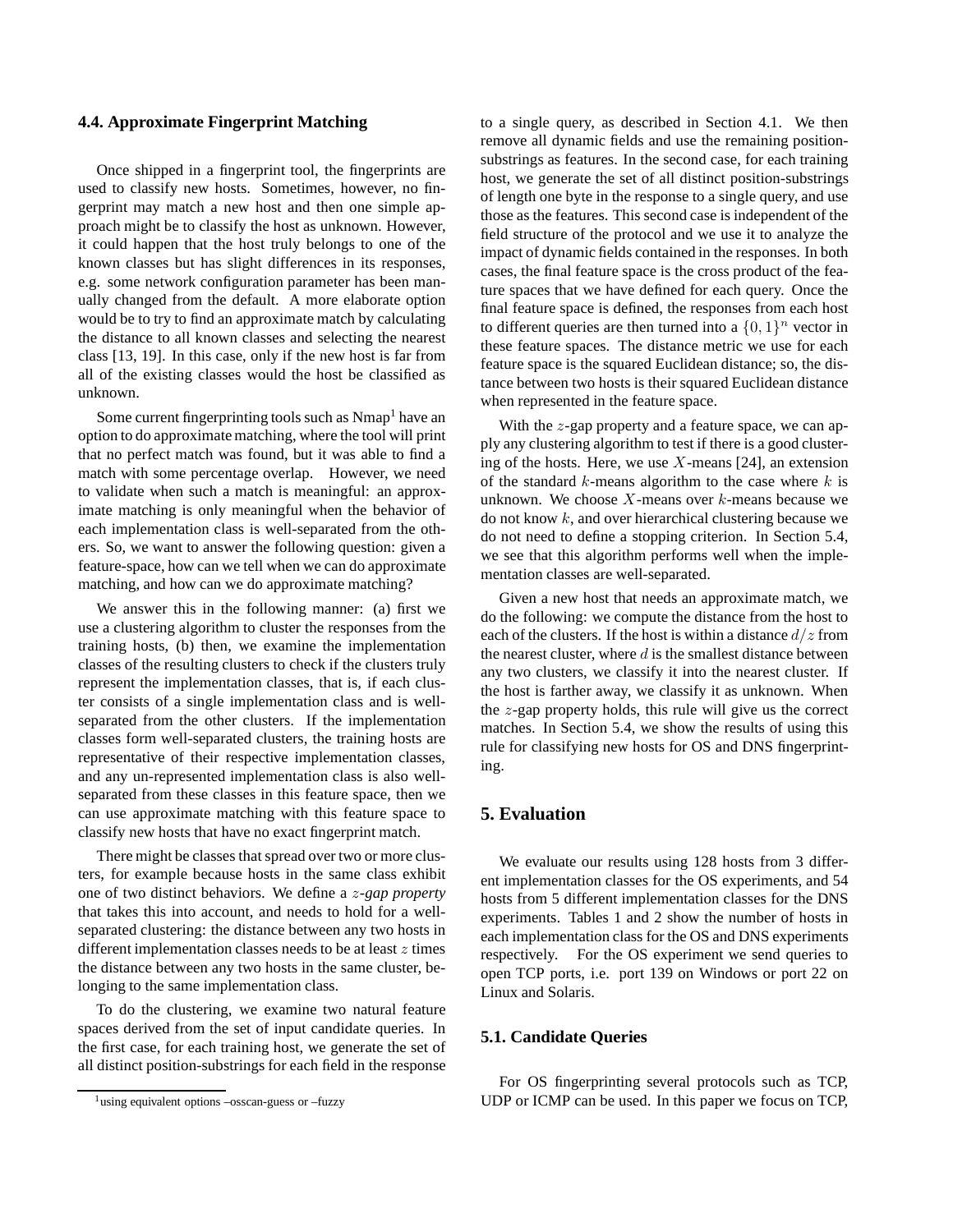| <b>Class ID</b> | <b>Hosts</b> | <b>OS</b> class |
|-----------------|--------------|-----------------|
| Class 1         | 77           | Windows XP SP2  |
| Class 2         | 29           | Linux $2.6.11$  |
| Class 3         | つつ           | Solaris 9       |

**Table 1. Hosts used in TCP/IP evaluation.**

| <b>Class ID</b>    | <b>Hosts</b> | <b>DNS</b> class          |
|--------------------|--------------|---------------------------|
| Class 4            | 10           | $BIND 8.3.0-RC1 - 8.4.4$  |
| Class 5            | 12           | $BIND 9.2.3rcl - 9.4.0aO$ |
| Class 6            | 11           | Windows Server 2003       |
| Class <sub>7</sub> | 10           | <b>MyDNS</b>              |
| Class 8            | 11           | TinyDNS 1.05              |

**Table 2. Hosts used in DNS evaluation.**

due to its rich semantics. As explained in Section 3, the candidate query exploration phase uses domain knowledge to select some fields to be explored exhaustively and others to be explored only with selected values.

Table 3 shows the 305 TCP/IP candidate queries that were explored in the candidate query exploration phase. We emphasize that this exploration can be easily expanded and is by no means complete, these candidate queries were selected as examples to test the validity of the fingerprint generation process. Three fields in the TCP header were explored using exhaustive search: the TCP flags byte (Byte 12), and Byte 13 which comprises the Data Offset and the Reserved fields [25]. For reference the TCP & DNS headers are reproduced in Appendix B. The reason we performed an exhaustive search on these fields is because they have rich semantics, and because new functionality, such as the flags for Explicit Congestion Notification [26], has not been thoroughly explored. For the other fields, only a few corner cases that could potentially hold interesting information were selected.

For DNS fingerprinting, bytes 2 & 3 of the DNS header were exhaustively searched. These bytes contain the Opcode, Rcode and Flags fields. Also the Qtype field in the Question record [21] was exhaustively searched. Like the selected TCP fields, these fields were chosen because they have rich semantics and support numerous options.

### **5.2. Conjunction and Decision List Fingerprints**

As explained in Section 4.2, for each candidate query, the learning algorithm takes two steps in order to find the final fingerprint. First, it generates binary-fingerprints for each implementation class, which determine whether a host belongs to this class or not. Then, the set of all binaryfingerprints for the same query forms the final fingerprint.

In our results, we show the number of binary and final fingerprints found for the cases of OS and DNS fingerprint generation. For the OS experiments the features are extracted from the TCP/IP headers in the response, while for the DNS experiments only the DNS header in the response is used. We run the learning algorithms on the responses of 70% of the hosts in each class and test the resulting fingerprints using the remaining 30% hosts. Any other split of the host set is valid as long as there are sufficient hosts in the training set.

#### **5.2.1 Binary and Final Fingerprints**

Table 4 shows the number of binary and final fingerprints identified in both steps of the algorithm for the OS and DNS experiments.

For each experiment, a series of columns show the number of binary-fingerprints for the corresponding implementation classes, while the rightmost column shows the number of final fingerprints. Each binary-fingerprint for an implementation class can decide whether or not a host belongs to that class. The final fingerprint can classify the host into any of the known classes, or state that the class is unknown. As expected, the decision list algorithm outputs a decision list fingerprint in many cases where the conjunction algorithm cannot output a conjunction fingerprint – this happens when the hosts that belong the class under consideration exhibit multiple types of behavior.

The *Final* columns in Table 4 show that there is no final conjunction fingerprint that can separate all the classes in both the OS and DNS experiments. On the other hand, there are 66 decision list fingerprints in the OS experiment that can classify hosts of all 3 classes, and 19 in the DNS experiment that can classify hosts of all 5 classes.

Intuitively, as the number of known classes increases, we expect to find fewer queries that can classify hosts of all known classes simultaneously. For example, when we run the conjunction algorithm using only the Windows and Linux classes, we find 130 final fingerprints that can separate Windows and Linux hosts, but when we add Solaris, we find no final fingerprints that can classify hosts of all of the three classes simultaneously. Note that as the number of classes grows, we can apply the learning algorithms on sets of queries, rather than on a single query. This will generate fingerprints that contain multiple queries, each individually covering some subset of known classes and the whole fingerprint covering all classes.

**Testing** We evaluate the 66 OS and 19 DNS final decision list fingerprints produced during the learning phase by sending the corresponding queries, in the final fingerprint, to the remaining 30% hosts in each implementation class. Each of the final fingerprints properly classifies all hosts in the testing set into their true OS or DNS class.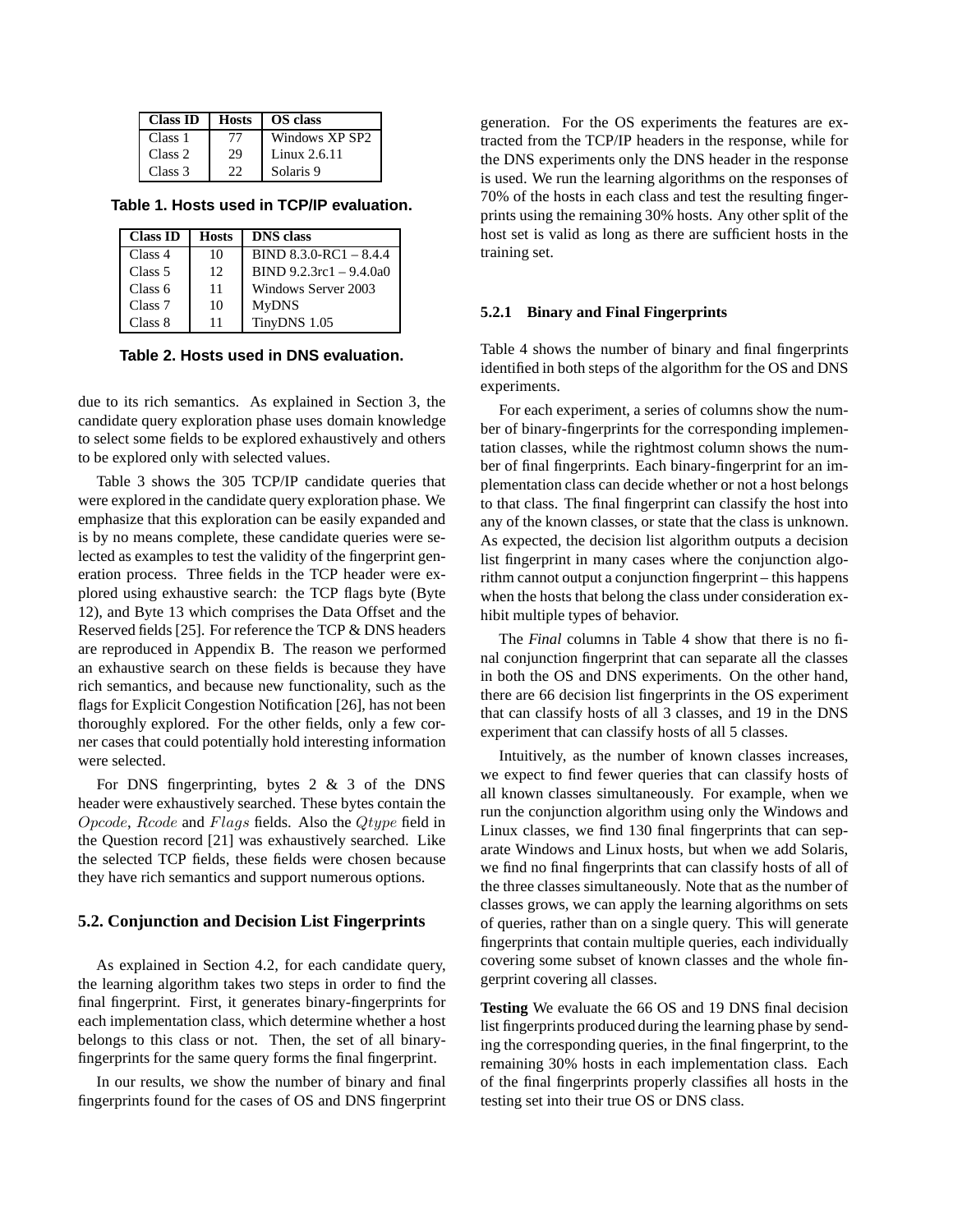| Field         | <b>Size</b> | <b>Type</b> | # Oueries | <b>Tested values</b>                                         |
|---------------|-------------|-------------|-----------|--------------------------------------------------------------|
| tcp_sport     | 16          | guided      | 9         | 0,8,255,1023-4,49151-2,55000,65535                           |
| tcp_offset    | 4           | exhaustive  | 16        | all                                                          |
| tcp_reserved  | 4           | exhaustive  | 16        | all                                                          |
| tcp_flags     | 8           | exhaustive  | 256       | all                                                          |
| tcp_window    | 16          | guided      | 2         | 0,65535                                                      |
| tcp_checksum  | 16          | guided      | 2         | good, bad                                                    |
| tcp urgentPtr | 16          | guided      | 4         | invalid value with URG flag set, value with URG flag not set |

**Table 3. Candidate queries for OS fingerprinting. A total 305 queries were tested. The field size is given in bits.**

|                            | OS    |         |         |       | <b>DNS</b>        |       |               |              |                |       |
|----------------------------|-------|---------|---------|-------|-------------------|-------|---------------|--------------|----------------|-------|
| <b>Fingerprint type</b>    | Linux | Solaris | Windows | Final | Bind <sub>8</sub> | Bind9 | Microsoft     | <b>MvDNS</b> | <b>TinvDNS</b> | Final |
| Conjunction fingerprints   | 42    | Эć      |         |       |                   |       | nη<br>∼       |              |                |       |
| Decision list fingerprints | 130   | 98      | 98      | 66    | $\sim$<br>ر ر     | 28    | $\sim$<br>ے ر | 29           | 4 <sub>1</sub> | 10    |

#### **5.2.2 Fingerprint Examples**

In this section, we show an example of the conjunction and decision list fingerprints for a specific TCP/IP query. First, we show the conjunction binary-fingerprint that separates the Linux class from the other classes (we refer to this case as Linux/NotLinux):

```
Query: tcp_flags=S+P;
if (Response: ip_id=0x0000,tcp_window=0x16d0)
   then Linux
   else NotLinux
```
As shown in the first line of the conjunction binaryfingerprint, this query explores the tcp flags field and has the SYN+PUSH flags set. This conjunction fingerprint says that if in the response, the IP identification field has a value of zero and the TCP window has a value of 5,840 then the host is Linux, otherwise it is NotLinux. The values of the other fields in the response do not matter.

The conjunction binary-fingerprint for this query exists for the cases of Linux/NotLinux and Solaris/NotSolaris but not for the case Windows/NotWindows. Next, we show the corresponding decision list binary-fingerprint for the Linux/NotLinux case. Note that the decision list algorithm is able to extract more than one rule for the NotLinux case.

```
Query: tcp_flags=S+P;
if (Response: tcp_window=0xffff)
   then NotLinux
else if (Response: tcp_window=0x16d0)
   then Linux
else if (Response: ip_verHdrLen=0x45,
    ip_tos=0x00, ip_len=0x002c,
    ip_flags&offset=0x4000, ip_protocol=0x06,
    tcp_offsetReserved=0x60, tcp_flags=0x12,
```
tcp\_urgentPtr=0x0000) then NotLinux

Now, decision list binary-fingerprints exist for all three cases (Linux/NotLinux, Windows/NotWindows, and Solaris/NotSolaris) and the system can generate the following decision list final fingerprint that can classify a host into one of all three classes simultaneously.

```
Query: tcp_flags=S+P;
if (Response: tcp_window=0xffff)
   then Windows
else if (Response: tcp_window=0x16d0)
   then Linux
else if (Response: tcp_window=0xc0a0)
   then Solaris
else if (Response: ip_verHdrLen=0x45,
    ip_tos=0x00, ip_len=0x002c,
    ip_flags&offset=0x4000, ip_protocol=0x06,
    tcp_offsetReserved=0x60, tcp_flags=0x12,
    tcp_window=0x40e8, tcp_urgentPtr=0x0000)
   then Windows
else Unknown
```
This final fingerprint shows that all Solaris hosts set the tcp window to 49,312 and all Linux hosts set the value to 5,840 but the Windows hosts use two different values for that field: 65,535 or 16,616.

### **5.3. Interesting Queries**

The final fingerprints generated in our experiments contain some especially interesting queries because we are not aware of any fingerprinting tool that currently uses them. Here, we give some selected examples of these novel queries.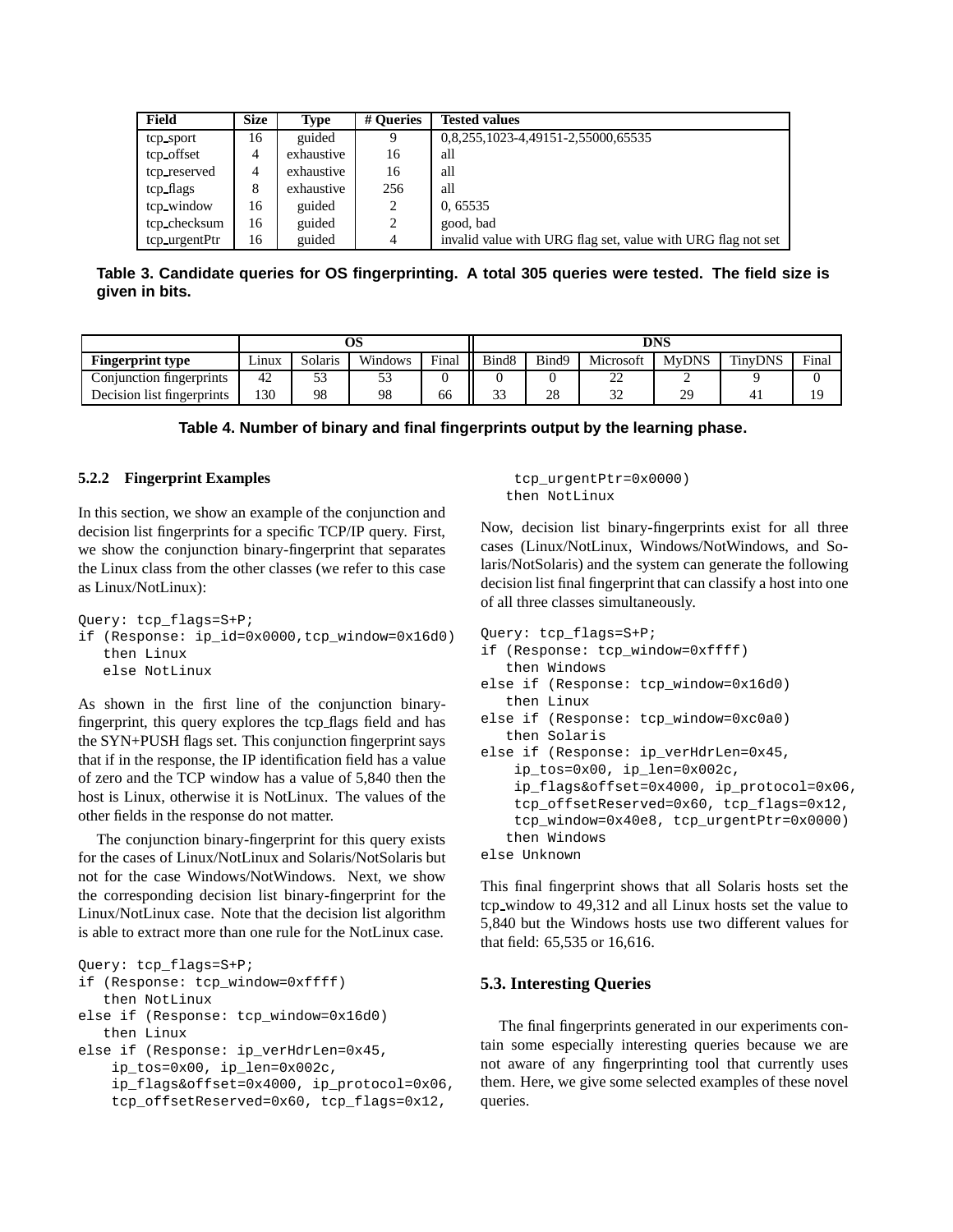First, we find that the hosts in the Windows and Solaris classes respond to queries with an invalid value in the Data Offset field of the TCP header. This field represents the number of 32-bit words in the TCP header. The candidate query should have a value of 5 (20 bytes) in this field but we deliberately send queries with this field set to smaller and larger values. Both Windows and Solaris hosts reply with a SYN+ACK if the value in the field is less than five, while the Linux hosts do not reply to these incorrect values. No host in any class replies to values larger than five. This reveals that both Windows and Solaris fail to check the TCP header for this simple case.

Second, we see that Windows and Linux hosts ignore the values of the ECN or CWR bits in the queries but certain combinations trigger a different response for Solaris hosts. For example, a query with the SYN+PUSH+ECN+CWR flags all set, gets a SYN+ACK response from both Windows and Linux but a SYN+ACK+ECN response from Solaris.

Finally, we find that Linux and Solaris hosts set the TCP Acknowledgment Number in a RST packet to zero but Windows hosts set it to the value that was sent in the TCP Acknowledgement Number field of the query. This is interesting because a single packet with the ACK flag set, that is sent to a closed port, can distinguish Windows hosts from both the Linux and Solaris hosts. This type of query is very inconspicuous and might be difficult to flag as a fingerprinting attempt.

Among the DNS queries we also find interesting behavior. For example, DNS servers should copy the value of the Qdcount field (i.e. the number of DNS queries) from the query packet to the response packet. This value is usually one, but if the query is not valid, some implementations, depending on the error, will set the field to one in the response while others will keep it to zero. Note that current tools such as fpdns do not test this field because they consider it uninteresting.

Our preliminary exploration of the candidate query space has been able to find multiple novel fingerprints, which reaffirms our intuition that the space of queries that could be used for fingerprinting remains largely unexplored and demonstrates the effectiveness of our automatic approach.

#### **5.4. Clustering**

For the clustering experiments, we generate the clusters using 70% of the hosts in each class and then evaluate approximate matching using the remaining 30% hosts, similarly to the fingerprint generation experiments. To generate the clusters, we run the X-Means algorithm on the two feature spaces that we described in Section 4.4, that is, we compute the features either from a selected set of fields that contains implementation-dependent information or from the complete TCP/IP or DNS headers. We name these cases *Chosen Fields* and *Full Header* respectively. The X-means range that we use is from one to twenty. This range is chosen conservatively, and we check that the upper limit is never reached.

Table 5 shows the clustering results for the OS and DNS experiments. As expected, many of the classes defined in Tables 1 and 2 spread over more than one cluster, which indicates the presence of multiple behaviors inside the same class. We manually check a few of the DNS clusters and find that some of them are due to multiple versions in the same class such as BIND 9.2.3 and 9.3.2 being placed in the same class although they behave differently. Also, some BIND tags like 9.3.0 represent up to 8 different versions (3 betas, 4 releases candidates and the final version) [1].

In order to analyze the differences between the Chosen Fields and Full Header cases and to check if hosts that belong to different classes are well-separated, Figure 6 shows the visualization of distances between hosts by projecting the feature space into the first two principal components. All hosts belonging to the same class are plotted using the same icon. This visualization does not reflect the precise distances, as there are a number of less significant principal components, but the first two principal components are significant enough to show the qualitative distances between different clusters.

Figures 6(a) and 6(b) show the results with Chosen Fields. The classes in the OS case are well-separated with only one Windows cluster (6 hosts) farther from the rest of the class but still clearly separated from the other classes. In the DNS case, the classes are more spread and the distances between hosts in the same class are larger. For example, some of the BIND9 hosts are close to the BIND8 hosts but others are close to the MyDNS hosts. This could be due to the evolution of versions of the same implementation that are expected to be close when they share a significant code base and move farther apart as the evolution of the new version progresses. With Chosen Fields, no cluster contains hosts from two implementation classes.

Figure 6(c) shows the results with the full DNS header. Results for the full TCP/IP header are similar and omitted for brevity. Using the full header, the hosts in the same class are further apart and hosts from different classes are closer or even overlap. For example, in this case one cluster contains hosts from the BIND8 and BIND 9 classes, shown with the name *Mixed* in Table 5. These results indicate that using an approach without any domain knowledge, that just considers the complete protocol header, does not obtain well-separated clusters. This is because some protocol fields that include session or host-specific information, such as the DNS ID or the DNS answers, may have more weight than the implementation-specific differences.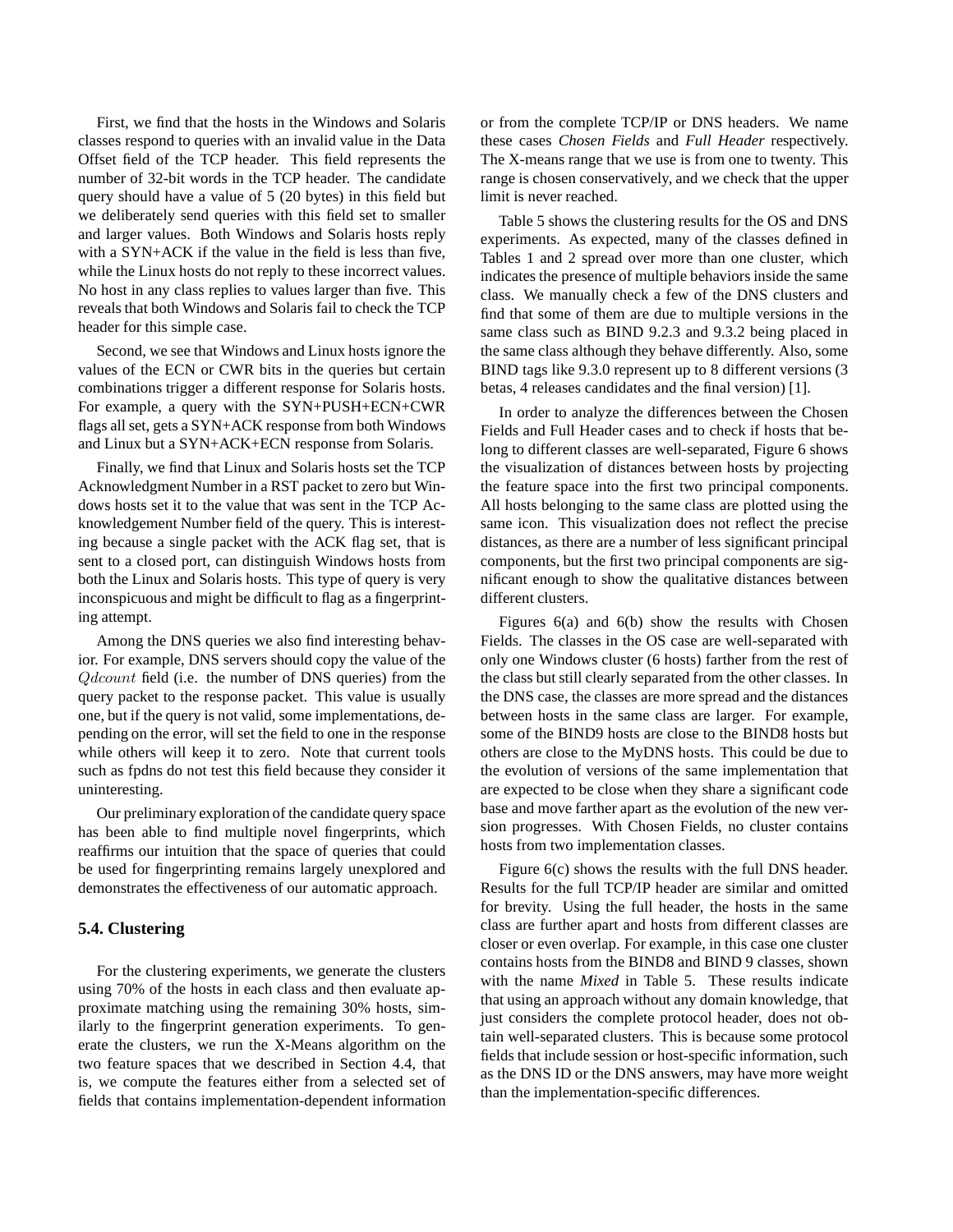

**Figure 6. Principal component plots of the responses from the hosts for both OS and DNS clustering.**

|                         |       |         |         | DNS               |       |           |              |                |       |  |
|-------------------------|-------|---------|---------|-------------------|-------|-----------|--------------|----------------|-------|--|
| <b>Fingerprint type</b> | ∟ınux | Solaris | Windows | Bind <sub>8</sub> | Bind9 | Microsoft | <b>MvDNS</b> | <b>TinvDNS</b> | Mixed |  |
| <b>Chosen Fields</b>    |       |         |         |                   |       |           |              |                |       |  |
| <b>Full Header</b>      |       |         |         | ∽                 |       |           |              |                |       |  |

**Table 5. For each implementation class, the number of clusters that contain hosts from this class. Multiple clusters indicate different behaviors inside the implementation class.**

Now, we quantitatively measure how well approximate matching works for the OS and DNS cases with Chosen Fields. We perform the following experiment: from the set of implementation classes, we remove one class and extract the clusters using 70% of the hosts in the remaining classes. Then, we perform approximate matching using the  $z$ -gap rule on the remaining 30% hosts from the classes used to extract the clusters, plus all the hosts from the class that was removed. We repeat this process multiple times, each time removing a different class and at the end, we calculate the average classification error for different values of z.

The results show that the classification error is minimized with values  $z \approx 2$  for both the OS and DNS cases and that in the DNS case the error quickly increases for other z values. The OS case does not show such a strong increase. We show the corresponding graphs in Figure 7. Setting the value of  $z$  to be 2, the classification error is 3% for the OS case and 12% for the DNS case. This indicates that the class separation for OS with Chosen Fields is more robust and might be used for approximate matching but in the case of DNS with Chosen Fields, approximate matching is unlikely to yield good results.

## **6. Related Work**

Fingerprinting has been used for more than a decade. In 1994 Comer and Lin proposed probing to find differences between TCP implementations [15]. Early application for TCP fingerprinting focused on standard compliance testing to identify flaws, support for optional functionality, protocol violations and design decisions taken by the different implementations [22]. Besides active probing, there has been research on how to passively identify TCP implementations looking at traffic traces [23] and how to passively classify host's operating systems [13, 19]. Franklin et al. [16] proposed a passive fingerprinting technique to identify wireless device drivers on IEEE 802.11 compliant devices. In the context of finding approximate matches, Lippmann et al. [19] proposed to use a  $k$ -nearest-neighbor classifier to avoid hosts being classified as unknown when no exact match was found. Our approximate matching differs in that we use a clustering approach and focus on evaluating when such approximate matching is possible. Hardware fingerprinting has also been proposed with applications such as remotely tracking a host in a network [18]. However, to the best of our knowledge, this is the first work to address the problem of automatically generating fingerprints.

TCP/IP fingerprinting can also be used to identify the operating system running on a host [3, 4]. There exists multiple tools for both active and passive OS fingerprinting. The most common active fingerprinting tool in use today is Nmap [9] written by Fyodor, which uses a similar approach to older tools such as Queso [11]. Other active fingerprinting tools include Xprobe [12] that focuses on ICMP probes and Snacktime that identifies hosts based on the TCP timeout and retransmission policy. Passive fingerprinting tools such as p0f [10] and siphon [6] do not need to send traffic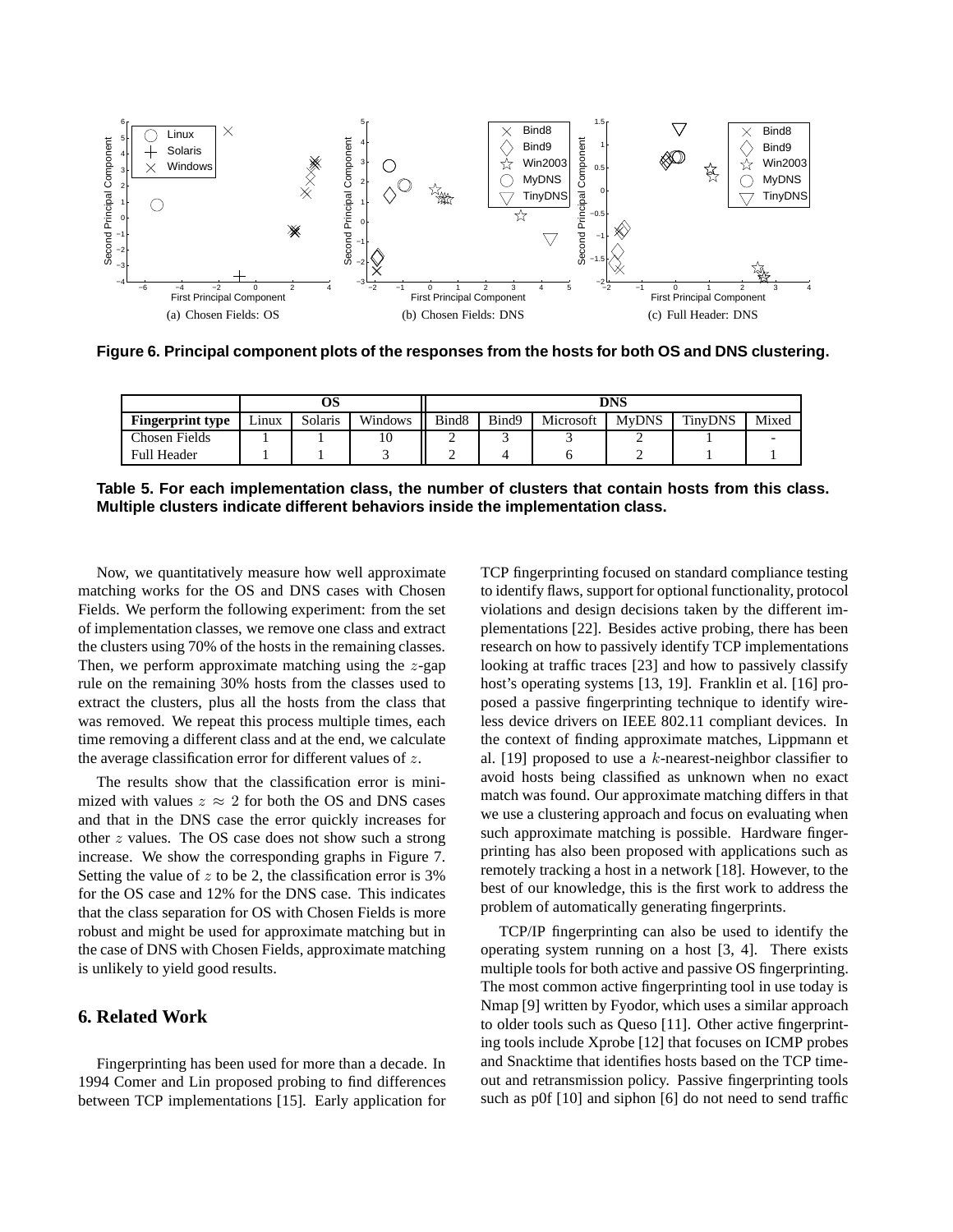

**Figure 7. Classification error of approximate matching using** z**-gap rule for different values of** z**.**

and can be used to fingerprint hosts that might not reply to a query, such as those firewalled, but require access to the traffic sent by a host

There has also been work on defeating OS fingerprinting. Smart et al. [27] proposed a stack fingerprinting scrubber that sits on the border of a protected network and limits the information gathered by a remote attacker by standardizing the TCP/IP communication. This work is based on the protocol scrubber proposed by Malan et al. [20]. More recent tools such as Morph [7] and IPPersonality [5] operate on the host-level and allow to change the responses to specific queries by faking the behavior of a chosen OS.

### **7. Conclusion**

Fingerprinting is a useful technique that allows us to identify different implementations of the same functionality. But, the fingerprint generation process is at large arduous and manual. In this paper we have proposed a novel approach for automatic fingerprint generation, that produces fingerprints with minimal human interaction.

We have shown how to automatically generate fingerprints and have demonstrated that our approach is flexible and can be applied to different uses. In this paper we have presented its application to two concrete examples: OS fingerprinting and DNS fingerprinting. Our results show that the produced fingerprints are accurate and can be used by fingerprinting tools to classify unknown hosts into given classes. We have also evaluated approximate matching as a technique to assign an unknown host to a known implementation when no exact fingerprint match is available.

In addition, our preliminary exploration of the candidate query space has been able to find new interesting queries, not currently used by fingerprinting tools. This confirms our intuition that the space of candidate queries remains largely unexplored and demonstrates the effectiveness of our automatic approach.

### **8. Acknowledgements**

We would like to thank David Brumley for helpful discussions. We would also like to thank Fyodor, Bruce Maggs and the anonymous reviewers for their valuable comments to improve this paper. Juan Caballero would like to thank *la Caixa Foundation* for the generous support through their fellowship program.

#### **References**

- [1] BIND. http://www.isc.org/index.pl?/sw/bind/.
- [2] fpdns. http://www.rfc.se/fpdns/.
- [3] Fyodor. Remote OS detection via TCP/IP fingerprinting (2nd generation). http://insecure.org/nmap/osdetect/.
- [4] Fyodor. Remote OS detection via TCP/IP stack fingerprinting. Phrack 54, Vol. 8. December 25, 1998. http://www.phrack.com/phrack/51/P51-11.
- [5] IPpersonality. http://ippersonality.sourceforge.net/.
- [6] Know your enemy: Passive fingerprinting. identifying remote hosts, without them knowing. Honeynet project. http://project.honeynet.org/papers/finger/.
- [7] Morph. http://www.synacklabs.net/projects/morph/.
- [8] Nessus. http://www.nessus.org/.
- [9] Nmap. http://www.insecure.org/.
- [10] p0f. http://lcamtuf.coredump.cx/p0f.shtml.
- [11] Queso. http://www.l0t3k.net/tools/FingerPrinting/.
- [12] Xprobe2. http://www.sys-security.com/.
- [13] R. Beverly. A robust classifier for passive TCP/IP fingerprinting. In *Proceedings of the 5th Passive and Active Measurement Workshop*, 2004.
- [14] A. Blum. On-line algorithms in machine learning. In *Online Algorithms*, pages 306–325, 1996.
- [15] D. Comer and J. C. Lin. Probing TCP implementations. In *USENIX Summer*, 1994.
- [16] J. Franklin, D. McCoy, P. Tabriz, V. Neagoe, J. V. Randwyk, and D. Sicker. Passive data link layer 802.11 wireless device driver fingerprinting. In *Proceedings of the 15th Usenix Security Symposium*, 2006.
- [17] M. Kearns and U. Vazirani. *An Introduction to Computational Learning Theory*. MIT Press, 1994.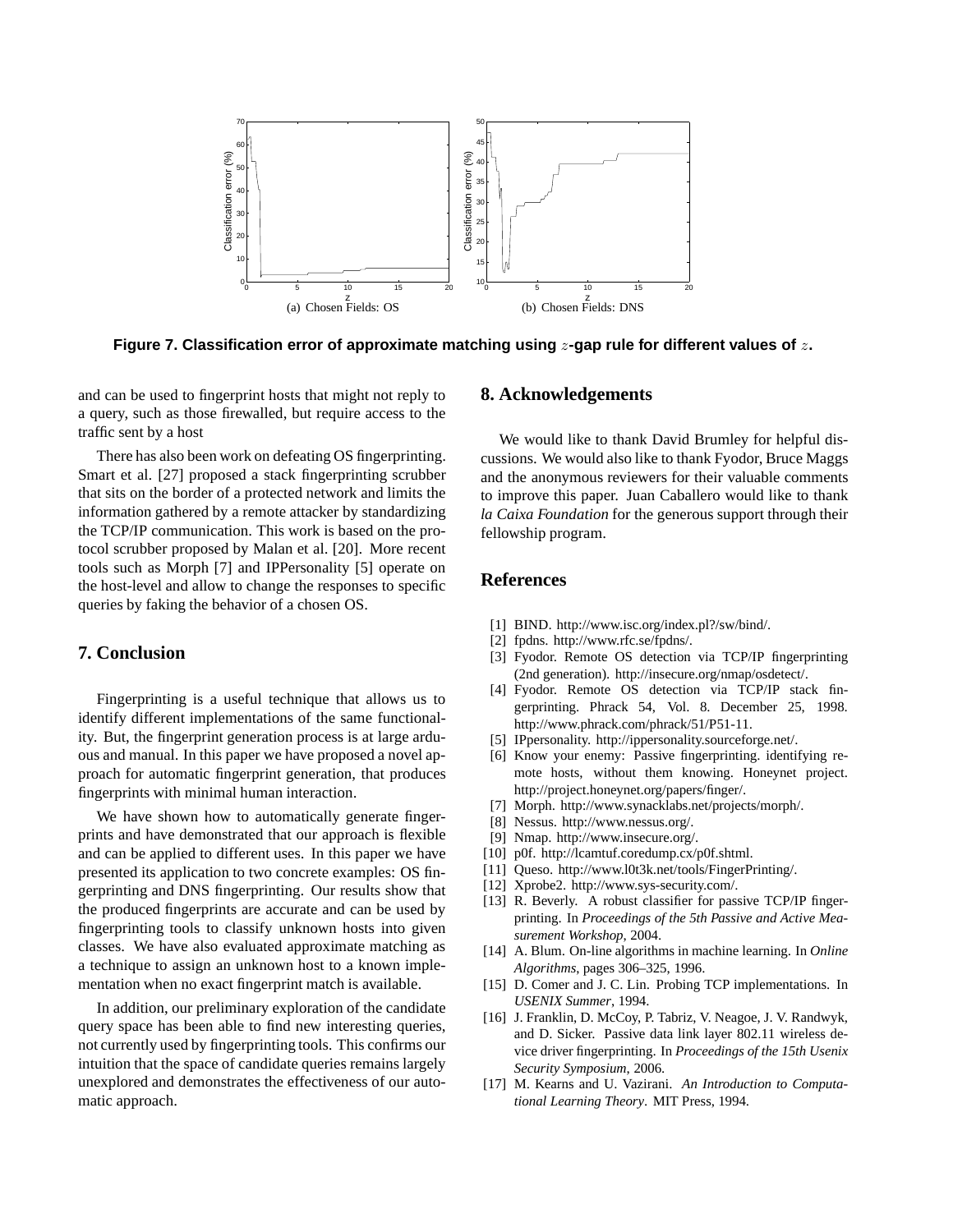- [18] T. Kohno, A. Broido, and kc claffy. Remote physical device fingerprinting. In *Proceedings of the IEEE Symposium on Security and Privacy*, 2005.
- [19] R. Lippmann, D. Fried, K. Piwowarski, and W. Streilein. Passive operating system identification from TCP/IP packet headers. In *Proceedings of the ICDM Workshop on Data Mining for Computer Security*, 2003.
- [20] G. Malan, D. Watson, and F. Jahanian. Transport and application protocol scrubbing. In *Proceedings of IEEE INFO-COM*, 2000.
- [21] P. V. Mockapetris. RFC 1035: Domain names implementation and specification, 1987.
- [22] J. Padhye and S. Floyd. Identifying the TCP behavior of web servers. In *Proceedings of ACM SIGCOMM*, 2001.
- [23] V. Paxson. Automated packet trace analysis of TCP implementations. In *Proceedings of ACM SIGCOMM*, 1997.
- [24] D. Pelleg and A. Moore. X-means: Extending k-means with efficient estimation of the number of clusters. In *Proceedings of the Seventeenth International Conference on Machine Learning*, pages 727–734, San Francisco, 2000.
- [25] J. Postel. Transmission control protocol. RFC 793 (Standard), 1981.
- [26] K. Ramakrishnan, S. Floyd, and D. Black. The Addition of Explicit Congestion Notification (ECN) to IP. RFC 3168 (Proposed Standard), 2001.
- [27] M. Smart, G. R. Malan, and F. Jahanian. Defeating TCP/IP stack fingerprinting. In *Proceedings of the 9th USENIX Security Symposium*, 2000.
- [28] V. V. Vazirani. *Approximation Algorithms*. Springer-Verlag, Berlin, 2001.

### **APPENDIX**

#### **A. Mistake Bounds for Conjunctions**

We now bound the number of mistakes a fingerprint will make under certain assumptions. We give *mistake-bounds* in an *online* model of learning [14], where the algorithm starts with an initial fingerprint and refines it with every mistake. Sections 4.2.1 and 4.2.2 present *offline* algorithms for learning fingerprints using a set of training hosts  $T$ . However, these fingerprints may be too specific to  $T$ . Even after testing the fingerprints over the set of hosts  $E$ , the fingerprints may not be sufficiently general. If  $T$  and  $E$  are not large enough or sufficiently representative of the implementation classes, the confidence guarantees we get on the resulting fingerprints might not be very high. This could happen, for example, when one is restricted to hosts within the local network. In this case, the generated fingerprints might be too specific to the local network.

In an online model of learning, an algorithm starts with an initial fingerprint, and keeps refining it every time it makes a mistake; i.e. the algorithm predicts a classification based on the current fingerprint and is then given the right answer, which it uses to update its fingerprint. In our setting, these initial fingerprints could be generated offline. After learning over  $T$  and testing over  $E$ , we can use these offline fingerprints with online algorithms and guarantee that over the set of *all* hosts classified (i.e., hosts classified by the fingerprint after it was generated using  $E$  and  $T$ ), the number of mistakes we make is bounded. Obviously, small mistake-bounds are what we want.

We derive improved mistake bounds for learning conjunction fingerprints in this online model of learning. For the conjunction fingerprint, Theorem 1 shows that the mistake bound is small: when the initial fingerprint has  $n$ position-substrings and the true fingerprint has  $t$ , the mistake bound is  $n-t$ . Under certain assumptions, it is  $\lceil \log \frac{n}{t} \rceil$ , where  $n$  is the number of position-substrings considered, and  $t$  is the number of position-substrings in the conjunction fingerprint. This implies that we will make only  $\lceil \log \frac{n}{t} \rceil$ mistakes (under certain assumptions) before reaching the right conjunction fingerprint. The mistake bound for the decision lists is much larger [14] and therefore, not practically useful.

We now present the theorem for the mistake-bounds for conjunction fingerprints. To do so, we need the following definitions and notation, so that we can represent the fingerprints and the response strings from the hosts as boolean functions and boolean vectors respectively.

Since our fingerprints denote the presence of positionsubstrings corresponding to pre-specified queries, we will define an *element* of a fingerprint to be a single positionsubstring along with the corresponding query identifier. Let  $U$  be the set of all the elements in the fingerprints of all the implementation classes under consideration, and let  $|U| =$ n. An *instance*  $X_i$  represents the response strings of a host that needs to be classified, and is a vector in  $\{0, 1\}^n$  where the *i*th coordinate is 1 if the *i*th element of  $U$  is present in the response strings and 0 otherwise.

Next, we describe how to represent a fingerprint as a boolean function. Let  $y_i$  be a boolean variable that denotes the presence of the *i*th element in  $U$  (e.g., if the *i*th element of U must be present in the fingerprint,  $y_i$  is in the corresponding boolean function.) Let  $Y = \{y_1, \ldots, y_n\}.$ Let  $H$  be the class of monotone conjunctions over  $Y$  (so, no negative literals of Y are allowed in the conjunctions). Let  $h_1, h_2 \in H$  be the conjunctions that represent classes 1 and 2 respectively. Let  $A_1$  be the set of boolean variables present in  $h_1$  and let  $A_2$  be the set of boolean variables present in  $h_2$ .

We give bounds under two cases: first, with no further assumptions; second, under the following two assumptions: (1)  $A_1$  and  $A_2$  are disjoint, and (2) any instance that belongs to  $h_2$  contains no variable in  $A_1$  and vice versa. The first assumption is that  $A_1$  and  $A_2$  are disjoint; no variable present in  $h_1$  is also present in  $h_2$  and vice versa. In our set-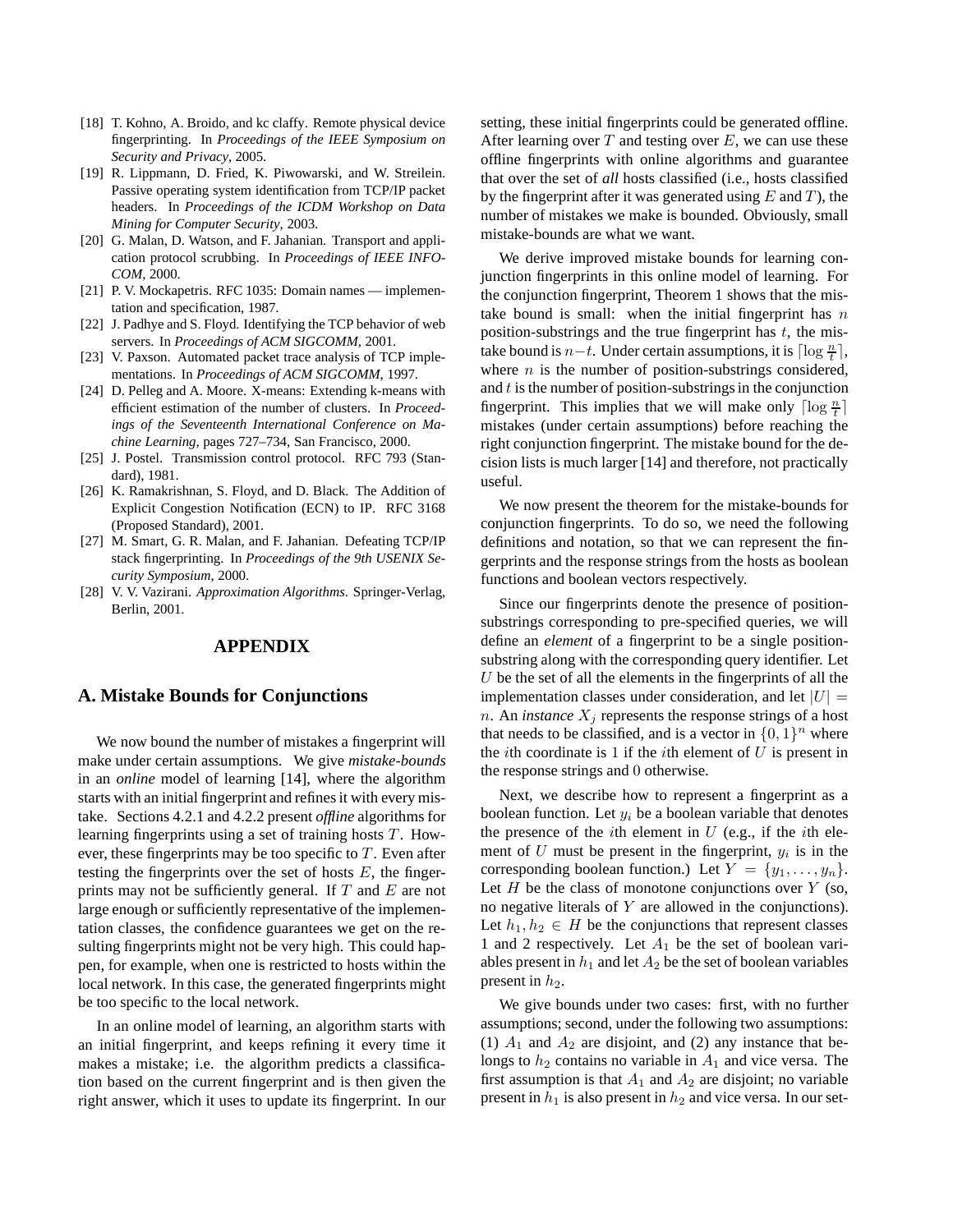ting, this implies that the position-substrings present in one conjunction fingerprint are not present in the other. This is not an unreasonable assumption; we see this in the testing, especially when there are only two implementation classes under consideration. The second assumption is that no instance that belongs to  $h_2$  contains the variables in  $A_1$  and vice versa. We might, for example, expect this to be true when all the position-substrings consist of distinct values for the same fields of the underlying packet headers.

**Theorem 1.** *Assume that there are two implementation classes, each of which has fingerprints that can be represented by a conjunction of position-substrings. Let* H *be the class of monotone conjunctions over* Y, and let  $h_1, h_2 \in H$  denote the conjunction fingerprints with t vari*ables for class*  $I_1$  *and*  $I_2$  *respectively. Let*  $A_1$  *and*  $A_2$  *denote variables present in*  $h_1$  *and*  $h_2$  *respectively. With no further assumptions,*  $h_1$  *and*  $h_2$  *have a mistake bound of*  $n - t$ *. When*  $A_1$  *and*  $A_2$  *are disjoint, and when every instance that is consistent with*  $h_1$  *does not contain any variable in*  $A_2$ *and vice versa, we can learn a conjunction fingerprint with* t variables with a mistake bound of  $\lceil \log(\frac{n}{t}) \rceil$  on instances *that belong to*  $I_1$  *and*  $I_2$ *.* 

We now present the proof of this theorem.

*Proof.* We will show how to use a conjunction fingerprint to get a bounded number of mistakes for each case in the theorem statement. Let  $S$  denote the set of variables in the current conjunction hypothesis for  $I_1$ . Let  $X_j \in \{0,1\}^n$ denote the current instance. Let  $True_{S}(X_{j})$  denote the set of variables in  $X_j$  that are set to true and are also present in S. Let  $False_S(X_j)$  denote the set of variables in  $X_j$ that are set to false are also present in S. Let  $Ones(X_i)$ ,  $Zeros(X_i)$  denote the sets of variables in Y that are set to true and false respectively in the instance  $X_j$ . Note that  $True_{S}(X_j) = Ones(X_j) \cap S$ , while  $False_{S}(X_j) =$  $Zeros(X_i) \cap S$ .

The proof for the first case is well known but we sketch it for completeness. In the first case, we will begin with the most specific conjunction over Y: the conjunction  $y_1 \wedge$  $y_2 \dots \wedge y_n$ . So, we begin with  $S = Y$ . We do the following: every time we make a mistake on an instance  $X_i \in h_1$ , we remove all the variables in  $False_S(X_j)$  from S. We never make a mistake on an instance  $X_j \notin h_1$  since we start with  $S \supseteq A_1$  and never remove a variable in  $A_1$ . Thus, the number of mistakes we can make is bounded by  $n - t$ .

Next, we outline the proof for the second case. We will analyze the number of mistakes made to reach the correct conjunction for the implementation class  $I_1$ , on the instances that come from  $I_1$  and  $I_2$ . We begin with the most specific conjunction over Y : the conjunction  $y_1 \wedge y_2 \dots \wedge y_n$ . So, we begin with  $S = Y$ .

When we get a new instance  $X_i$  (from  $I_1$  or  $I_2$ ) that needs to be classified, we do the following: If the number of variables in  $True_{S}(X_{j})$  is greater than the number of variables in  $False_S(X_j)$ , we classify  $X_j$  as true, otherwise we classify it as false. If we make a mistake on an instance which does not belong to  $h_1$  (so we report "true" when we should have reported false), we remove the variables in  $Trues(X_i)$  from S. If we make a mistake on an instance that belongs to  $h_1$  (so we report false when we should have reported true), we will remove all the variables in  $False_S(X_i)$  from S.

This procedure will give us a bound of at most  $\lceil \log(\frac{n}{t}) \rceil$ mistakes, since each mistake causes us to remove at least half the variables that are present in S, but are not present in the true hypothesis. So, if we make a mistake on an instance that belongs to  $h_1$ , at least half the variables in S must have been false in  $X_j$ . All of these will belong to  $False_S(X_j)$ . Now, none of these variables will be present in  $A_1$ : since  $X_j$  belongs to  $h_1$  and  $h_1$  is a monotone conjunction, all variables in  $A_1$  must be set to true in  $X_j$  (i.e.,  $A_1 \subseteq \text{Ones}(X_j)$ ). So,  $A_1$  is disjoint from  $Zeros(X_i)$ , therefore, none of the variables in  $A_1$  will be in  $False_S(X_j)$ . Therefore we can remove all of the variables in  $False_S(X_i)$  from S.

Likewise, if we make a mistake on an instance that does not belong to  $h_1$ , at least half the variables in S must have been true in  $X_i$ . Let  $Y_{rem}$  denote the set of variables in Y that are not in  $A_1$  or  $A_2$ ; so  $Y_{rem} = Y - (A_1 \cup$  $A_2$ ). Since this instance  $X_j$  belongs to  $I_2$ , by assumption,  $Ones(X_j) \subseteq A_2 \cup Y_{rem}$ . None of these variables can be present in  $A_1$  (since  $A_1$  and  $A_2$  are disjoint), so they can be discarded from S. Therefore, since  $Trues(X_j) \subseteq$  $Ones(X_i)$ , we can discard the set  $True_{S}(X_i)$  from S.

Thus, since we reduce the set of variables in the conjunction by at least half with every mistake, we will make  $\lceil \log(\frac{n}{t}) \rceil$  mistakes when we start with a conjunction of size  $n$ , and our true conjunction is of size  $t$ .

 $\Box$ 

There are also mistake-bounds for learning decision lists in the literature [14], however, they are quite loose and therefore not of practical use.